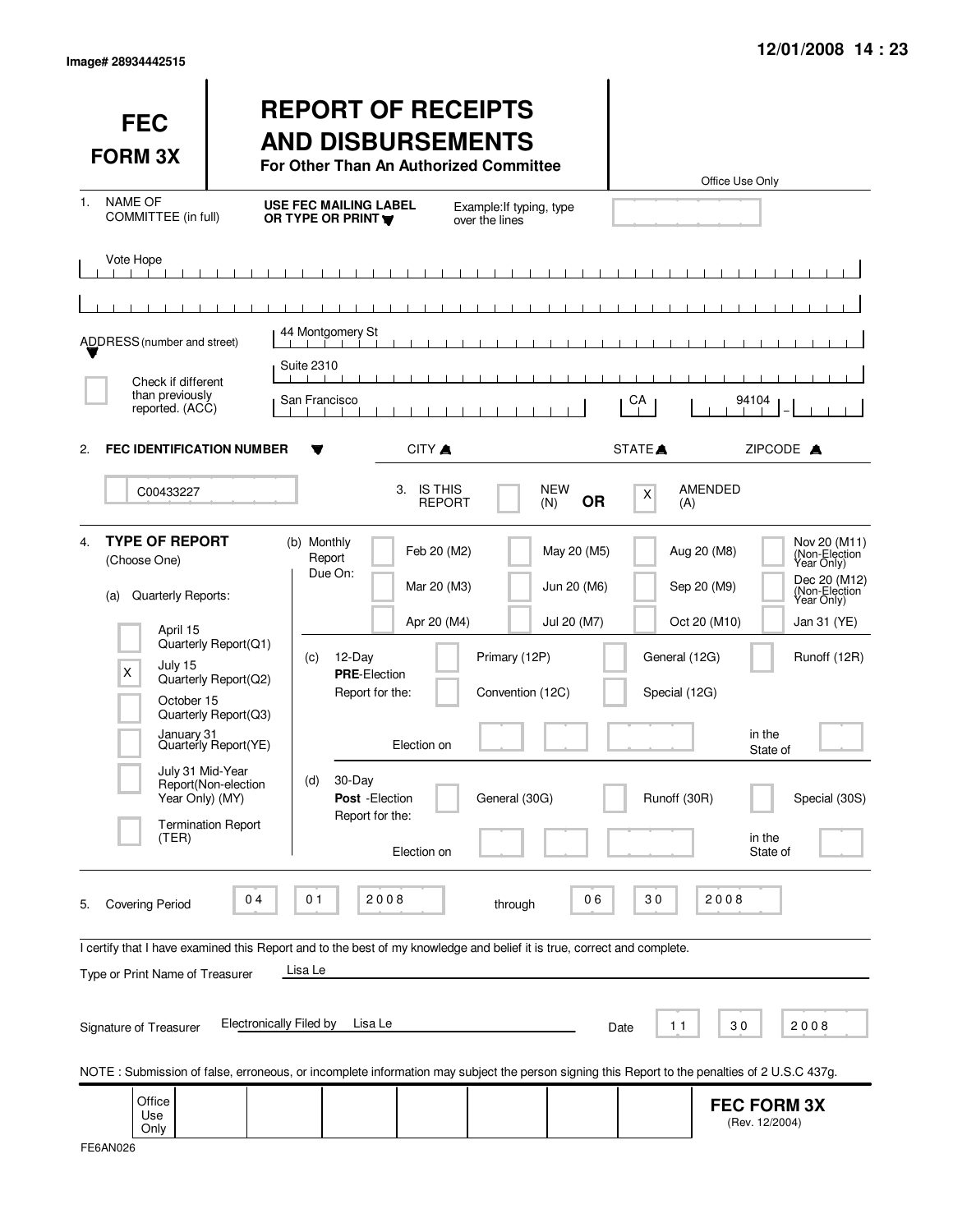|    | FEC Form 3X (Rev. 02/2003)                                                                             | OF RECEIPTS AND DISBURSEMENTS                                                     | Page 2                                                             |
|----|--------------------------------------------------------------------------------------------------------|-----------------------------------------------------------------------------------|--------------------------------------------------------------------|
|    | Write or Type Committee Name<br>Vote Hope                                                              |                                                                                   |                                                                    |
|    | Report Covering the Period:<br>From:                                                                   | Y W Y<br>M M<br>$D^{\prime}$ D<br>0 <sub>4</sub><br>0 <sub>1</sub><br>2008<br>To: | $D^{\prime\prime}$ D<br>$Y$ $Y$ $Y$<br>$M^*$ M<br>2008<br>06<br>30 |
|    |                                                                                                        | <b>COLUMN A</b><br><b>This Period</b>                                             | <b>COLUMN B</b><br><b>Calendar Year-to-Date</b>                    |
| 6. | Cash on Hand<br>(a)<br>Y<br>2008<br>January 1                                                          |                                                                                   | 24770.33                                                           |
|    | Cash on Hand at<br>(b)<br>Begining of Reporting Period                                                 | 17195.51                                                                          |                                                                    |
|    | Total Receipts (from Line 19)<br>(c)                                                                   | 16600.00                                                                          | 219109.27                                                          |
|    | Subtotal (add lines 6(b) and<br>(d)<br>6(c) for Column A and Lines<br>$6(a)$ and $6(c)$ for Column B)  | 33795.51                                                                          | 243879.60                                                          |
| 7. | Total Disbursements (from Line 31)                                                                     | 22511.05                                                                          | 232595.14                                                          |
| 8. | Cash on Hand at Close of<br><b>Reporting Period</b><br>(subtract Line 7 from Line 6(d))                | 11284.46                                                                          | 11284.46                                                           |
| 9. | Debts and Obligations owed<br>ΤO<br>the committee (Itemize all on<br>Schedule C and/or Schedule D)     | 0.00                                                                              |                                                                    |
|    | 10. Debts and Obligations owed<br>BY<br>the committee (Itemize all on<br>Schedule C and/or Schedule D) | 4000.00                                                                           |                                                                    |

**SUMMARY PAGE**

This Committee has qualified as a multicandidate committee. (see FEC FORM 1M)

#### **For further information contact:**

Federal Election Commission 999 E street, NW Washington, DC 20463

> Toll Free 800-424-9530 Local 202-694-1100

FE6AN026

**Image# 28934442516**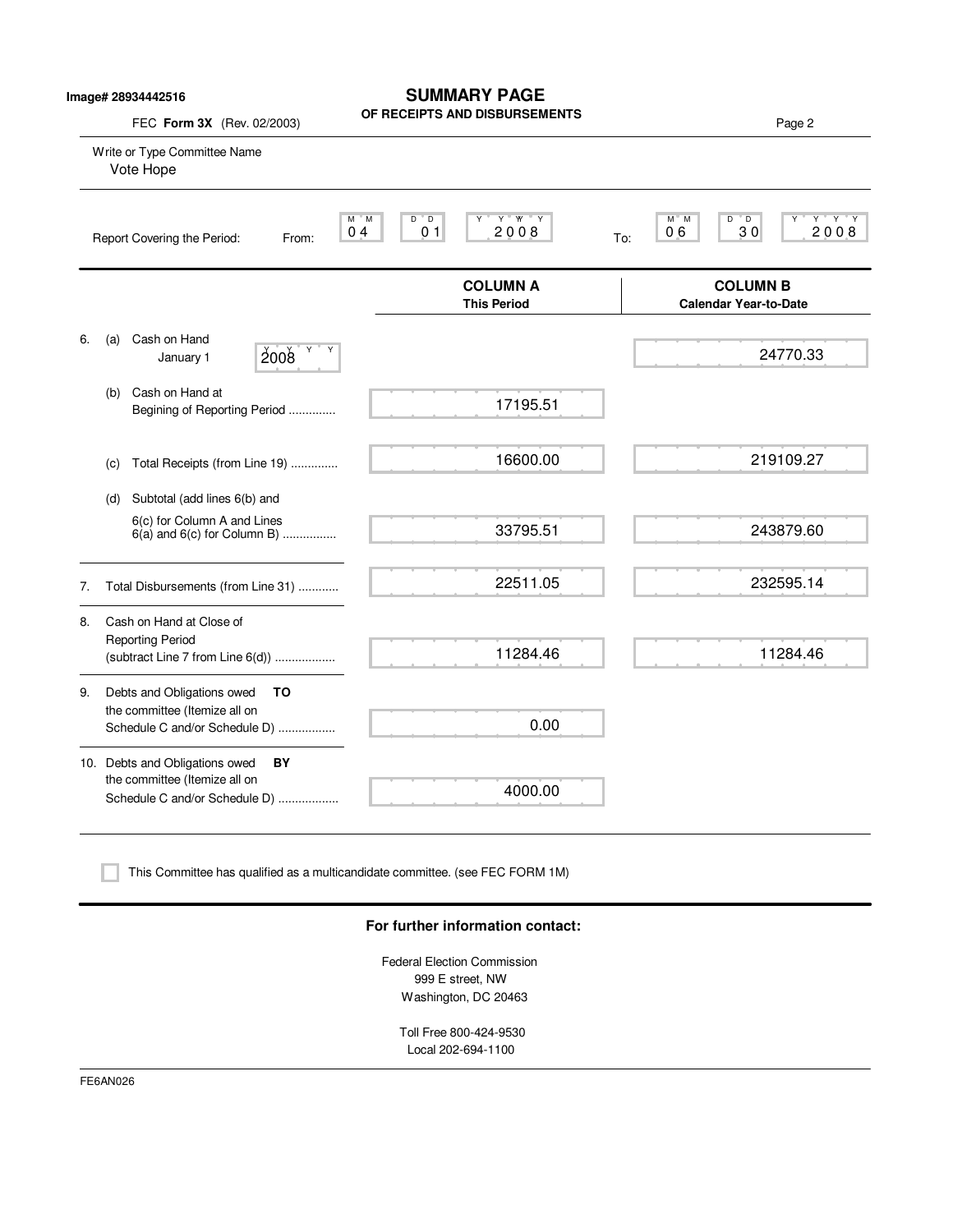| Image# 28934442517                                                                                 | <b>DETAILED SUMMARY PAGE</b><br>OF RECEIPTS                              |                                                 |
|----------------------------------------------------------------------------------------------------|--------------------------------------------------------------------------|-------------------------------------------------|
| FEC Form 3X (Rev. 06/2004)<br>Write or Type Committee Name<br>Vote Hope                            |                                                                          | Page 3                                          |
| Report Covering the Period:<br>From:                                                               | D<br>$\bar{D}$<br>2008<br>M M<br>0 <sub>1</sub><br>0 <sub>4</sub><br>To: | $M$ $M$<br>D<br>30<br>2008<br>06                |
| I. Receipts                                                                                        | <b>COLUMN A</b><br><b>Total This Period</b>                              | <b>COLUMN B</b><br><b>Calendar Year-to-Date</b> |
| 11. Contributions (other than loans) From:<br>Individuals/Persons Other<br>(a)                     |                                                                          |                                                 |
| <b>Than Political Committees</b><br>Itemized (use Schedule A)<br>(i)                               | 2150.00                                                                  | 149900.00                                       |
|                                                                                                    | 450.00                                                                   | 1499.00                                         |
| (iii) TOTAL (add<br>Lines $11(a)(i)$ and (ii)                                                      | 2600.00                                                                  | 151399.00                                       |
| Political Party Committees<br>(b)                                                                  | 0.00                                                                     | 0.00                                            |
| <b>Other Political Committees</b><br>(c)<br><b>Total Contributions (add Lines</b><br>(d)           | 0.00                                                                     | 0.00                                            |
| $11(a)(iii),(b)$ and $(c)$ ) (Carry                                                                | 2600.00                                                                  | 151399.00                                       |
| 12. Transfers From Affiliated/Other                                                                | 0.00                                                                     | 0.00                                            |
|                                                                                                    | 0.00                                                                     | 0.00                                            |
| 14. Loan Repayments Received<br>15. Offsets To Operating Expenditures                              | 0.00                                                                     | 0.00                                            |
| (Refunds, Rebates, etc.)<br>(Carry Totals to Line 37, page 5)<br>16. Refunds of Contributions Made | 0.00                                                                     | 0.00                                            |
| to Federal candidates and Other                                                                    | 0.00                                                                     | 0.00                                            |
| 17. Other Federal Receipts<br>(Dividends, Interest, etc.)                                          | 0.00                                                                     | 0.00                                            |
| Transfers from Non-Federal and Levin Funds<br>18.                                                  |                                                                          |                                                 |
| (a) Non-Federal Account<br>(from Schedule H3)                                                      | 14000.00                                                                 | 67710.27                                        |
| (b) Levin Funds (from Schedule H5)                                                                 | 0.00                                                                     | 0.00                                            |
| (c) Total Transfer (add 18(a) and 18(b)).                                                          | 14000.00                                                                 | 67710.27                                        |
| 19. Total Receipts (add Lines 11(d),<br>12, 13, 14, 15, 16, 17, and 18(c))                         | 16600.00                                                                 | 219109.27                                       |
| 20. Total Federal Receipts<br>(subtract Line 18(c) from Line 19)                                   | 2600.00                                                                  | 151399.00                                       |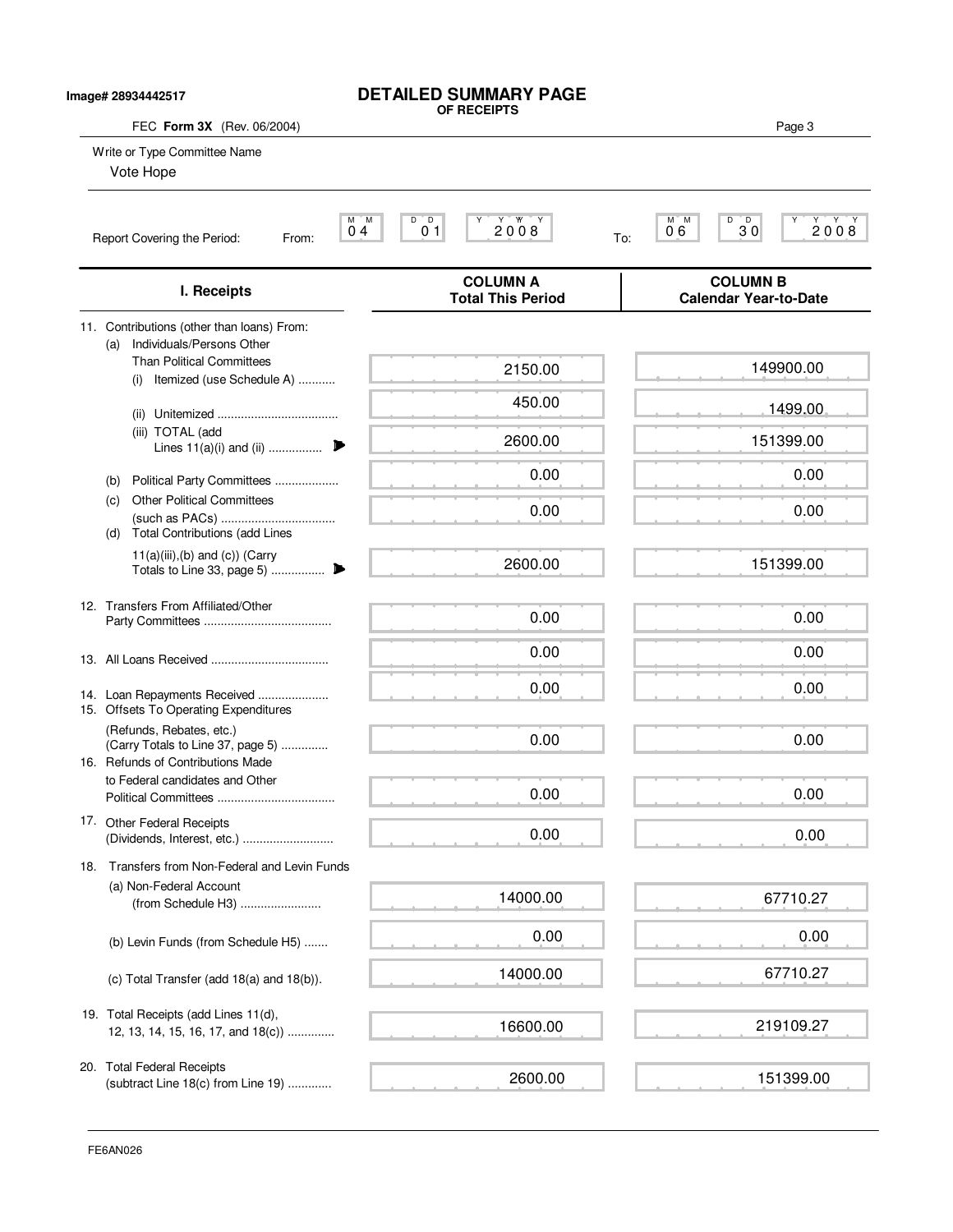**Image# 28934442518**

# **DETAILED SUMMARY PAGE**<br>of Disbursements

| FEC Form 3X (Rev. 02/2003)                                                                                | of Disbursements                            | Page 4                       |  |  |  |  |
|-----------------------------------------------------------------------------------------------------------|---------------------------------------------|------------------------------|--|--|--|--|
| <b>II. DISBURSEMENTS</b>                                                                                  | <b>COLUMN A</b><br><b>Total This Period</b> |                              |  |  |  |  |
| 21. Operating Expenditures:<br>Shared Federal/Non-Federal<br>(a)                                          |                                             | <b>Calendar Year-to-Date</b> |  |  |  |  |
| Activity (from Schedule H4)<br>Federal Share<br>(i)                                                       | 9737.39                                     | 84295.45                     |  |  |  |  |
| Non-Federal Share<br>(ii)                                                                                 | 9737.38                                     | 84295.38                     |  |  |  |  |
| <b>Other Federal Operating</b><br>(b)                                                                     | 486.28                                      | 3163.04                      |  |  |  |  |
| (c) Total Operating Expenditures<br>(add 21(a)(i), (a)(ii) and (b))                                       | 19961.05                                    | 171753.87                    |  |  |  |  |
| 22. Transfers to Affiliated/Other Party<br>23. Contributions to                                           | 0.00                                        | 0.00                         |  |  |  |  |
| Federal Candidates/Committees<br>and Other Political Committees                                           | 0.00                                        | 0.00                         |  |  |  |  |
| 24. Independent Expenditure                                                                               | 2550.00                                     | 60841.27                     |  |  |  |  |
| 25. Coordinated Expenditures Made by Party                                                                | 0.00                                        | 0.00                         |  |  |  |  |
|                                                                                                           | 0.00                                        | 0.00                         |  |  |  |  |
|                                                                                                           | 0.00                                        | 0.00                         |  |  |  |  |
| 28. Refunds of Contributions To:<br>Individuals/Persons Other<br>(a)<br>Than Political Committees         | 0.00                                        | 0.00                         |  |  |  |  |
| (b) Political Party Committees                                                                            | 0.00                                        | 0.00                         |  |  |  |  |
| <b>Other Political Committees</b><br>(c)                                                                  | 0.00                                        | 0.00                         |  |  |  |  |
| <b>Total Contribution Refunds</b><br>(d)<br>(add Lines 28(a), (b), and (c))                               | 0.00                                        | 0.00                         |  |  |  |  |
| 29.                                                                                                       | 0.00                                        | 0.00                         |  |  |  |  |
| 30. Federal Election Activity (2 U.S.C 431(20))<br>(a) Shared Federal Election Activity                   |                                             |                              |  |  |  |  |
| (from Schedule H6)<br>(i) Federal Share                                                                   | 0.00                                        | 0.00                         |  |  |  |  |
| (ii) "Levin" Share                                                                                        | 0.00                                        | 0.00                         |  |  |  |  |
| (b) Federal Election Activity Paid Entirely<br>With Federal Funds                                         | 0.00                                        | 0.00                         |  |  |  |  |
| (c) Total Federal Election Activity (add<br>Lines $30(a)(i)$ , $30(a)(ii)$ and $30(b)$ )                  | 0.00                                        | 0.00                         |  |  |  |  |
| 31. Total Disbursements (add Lines 21(c), 22,<br>23, 24, 25, 26, 27, 28(d), 29 and 30(c))                 | 22511.05                                    | 232595.14                    |  |  |  |  |
| <b>Total Federal Disbursements</b><br>32.<br>(subtract Line 21(a)(ii) and Line 30(a)(ii)<br>from Line 31) | 12773.67                                    | 148299.76                    |  |  |  |  |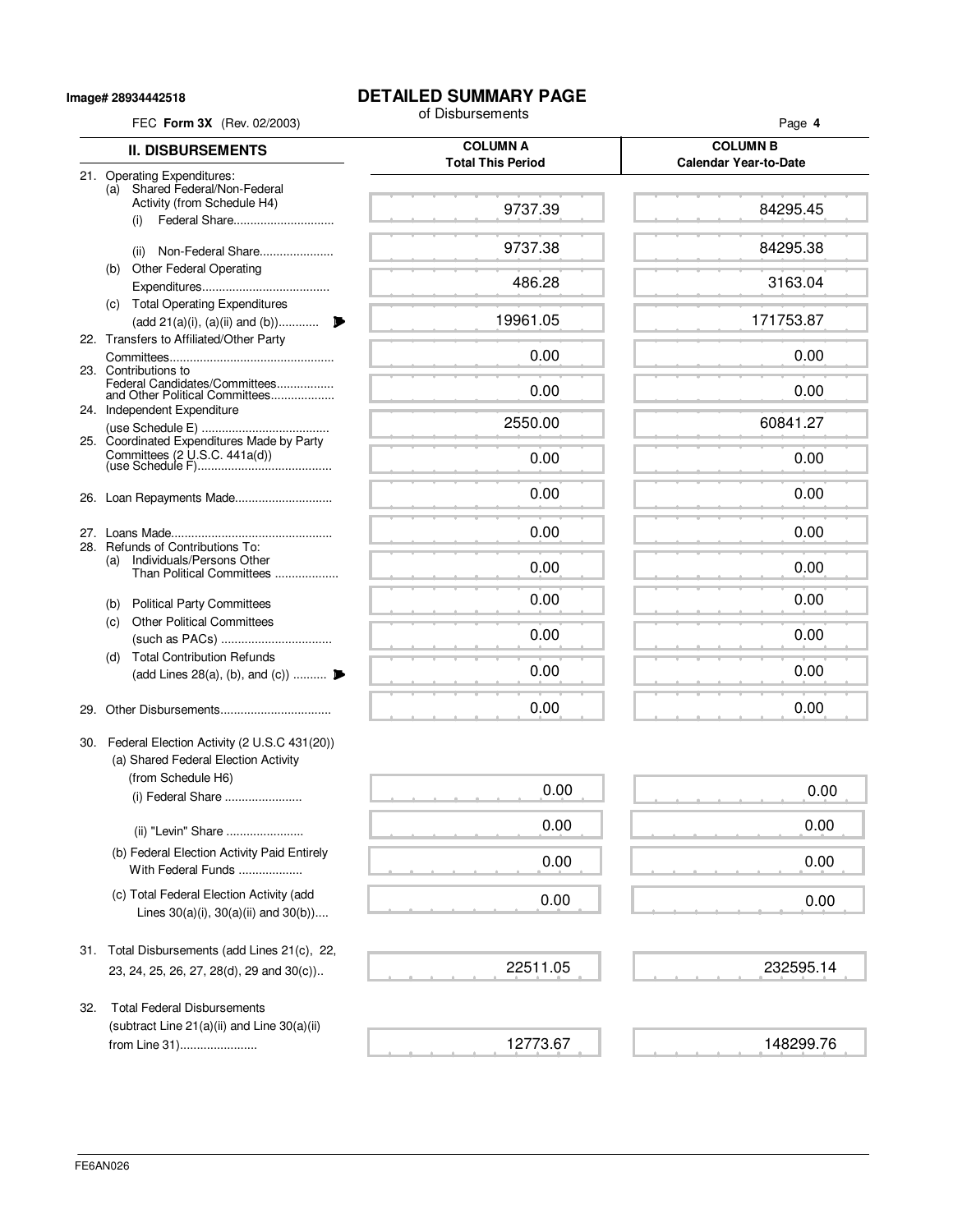#### **Image# 28934442519**

### **DETAILED SUMMARY PAGE**

|     | III. Net Contributions/Operating                                                       | <b>COLUMN A</b>          | <b>COLUMN B</b>              |
|-----|----------------------------------------------------------------------------------------|--------------------------|------------------------------|
|     | <b>Expenditures</b>                                                                    | <b>Total This Period</b> | <b>Calendar Year-to-Date</b> |
| 33. | Total Contributions (other than loans)<br>from Line 11(d), page 3)                     | 2600.00                  | 151399.00                    |
| 34. | <b>Total Contribution Refunds</b>                                                      | 0.00                     | 0.00                         |
| 35. | Net Contributions (other than loans)<br>(subtract Line 34 from Line 33)                | 2600.00                  | 151399.00                    |
| 36. | <b>Total Federal Operating Expenditures</b><br>(add Line $21(a)(i)$ and Line $21(b)$ ) | 10223.67                 | 87458.49                     |
| 37. | Offsets to Operating Expenditures<br>(from Line 15, page 3)                            | 0.00                     | 0.00                         |
| 38. | Net Operating Expenditures<br>(subtract Line 37 from Line 36)                          | 10223.67                 | 87458.49                     |

FE6AN026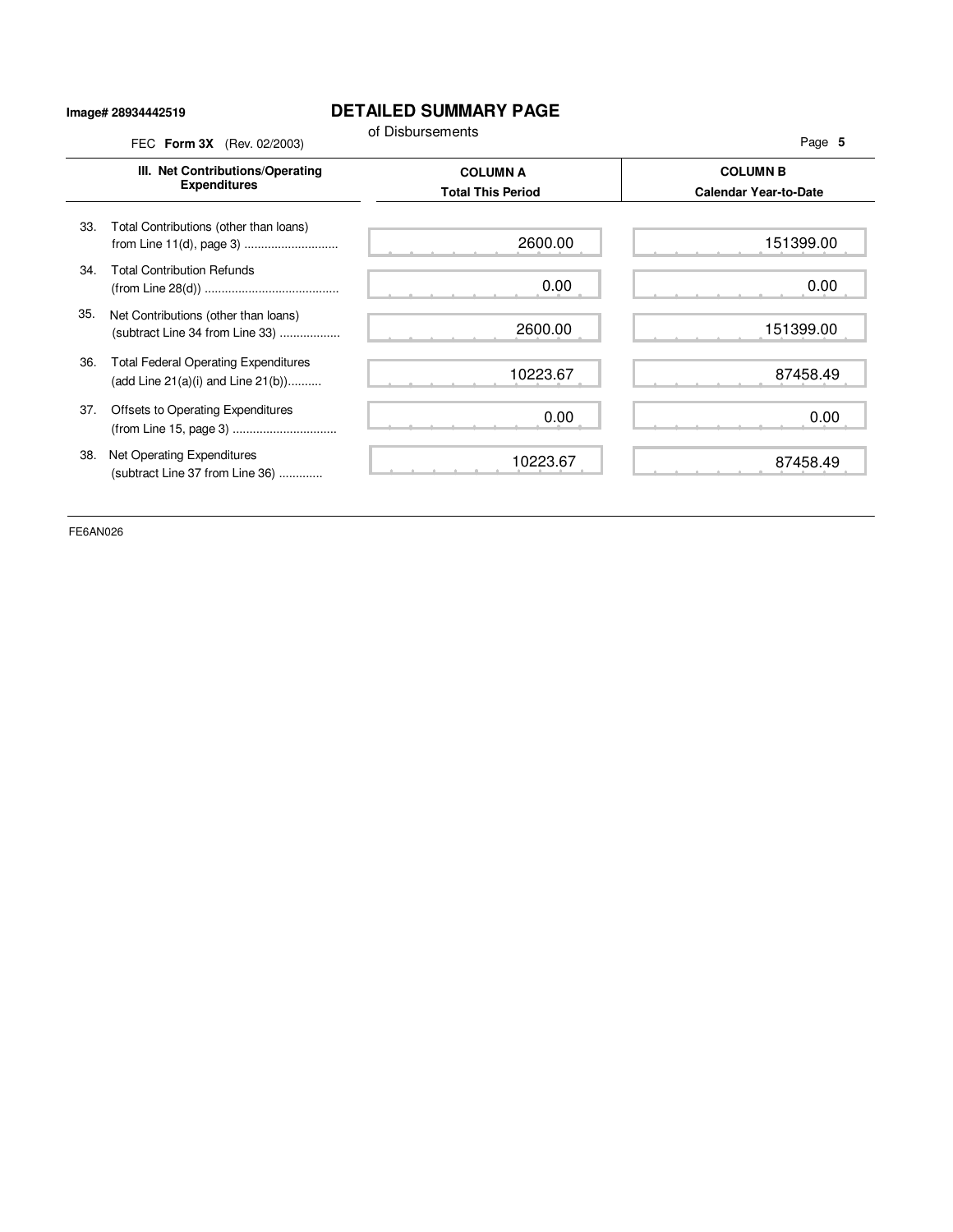| <b>SCHEDULE A (FEC Form 3X)</b><br><b>ITEMIZED RECEIPTS</b>                                               |                 | Use separate schedule(s)<br>for each category of the<br>Detailed Summary Page                  | PAGE 6/20<br>FOR LINE NUMBER:<br>(check only one)<br>X<br>11a<br>11 <sub>b</sub><br>11c<br>12<br>15<br>16<br>13<br>14<br>17                                                                                                                                                                                                                                                                                                                                        |
|-----------------------------------------------------------------------------------------------------------|-----------------|------------------------------------------------------------------------------------------------|--------------------------------------------------------------------------------------------------------------------------------------------------------------------------------------------------------------------------------------------------------------------------------------------------------------------------------------------------------------------------------------------------------------------------------------------------------------------|
| NAME OF COMMITTEE (In Full)<br>Vote Hope                                                                  |                 |                                                                                                | Any information copied from such Reports and Statements may not be sold or used by any person for the purpose of soliciting contributions<br>or for commercial purposes, other than using the name and address of any political committee to solicit contributions from such committee.                                                                                                                                                                            |
| Full Name (Last, First, Middle Initial)<br>Angela Eaton<br>А.<br>Mailing Address 802 Shotwell St.         |                 | Date of Receipt<br>Y Y Y Y<br>$M$ $M$ /<br>D<br>$\overline{D}$<br>2008<br>07<br>0 <sub>4</sub> |                                                                                                                                                                                                                                                                                                                                                                                                                                                                    |
| City                                                                                                      |                 | Zip Code<br><b>State</b>                                                                       | Transaction ID: SA11AI.5974                                                                                                                                                                                                                                                                                                                                                                                                                                        |
| San Francisco                                                                                             |                 | CA<br>94110                                                                                    | Amount of Each Receipt this Period                                                                                                                                                                                                                                                                                                                                                                                                                                 |
| FEC ID number of contributing<br>federal political committee.                                             | C               |                                                                                                | 200.00                                                                                                                                                                                                                                                                                                                                                                                                                                                             |
| Name of Employer<br>Circumflex LLC                                                                        |                 | Occupation<br><b>Technical Project Manager</b>                                                 |                                                                                                                                                                                                                                                                                                                                                                                                                                                                    |
| Receipt For:<br>Primary<br>Other (specify) $\blacktriangledown$                                           | General         | Aggregate Year-to-Date<br>200.00                                                               |                                                                                                                                                                                                                                                                                                                                                                                                                                                                    |
| Full Name (Last, First, Middle Initial)<br>В.<br>George C Geanuracos<br>Mailing Address 431 Ellsworth St. |                 |                                                                                                | Date of Receipt<br>D<br>$\overline{D}$<br>$M$ $M$<br>Y Y Y Y                                                                                                                                                                                                                                                                                                                                                                                                       |
| City                                                                                                      |                 | Zip Code<br>State                                                                              | 2008<br>04<br>29<br>Transaction ID: SA11Al.5979                                                                                                                                                                                                                                                                                                                                                                                                                    |
| Bridgeport                                                                                                |                 | CТ<br>06605                                                                                    | Amount of Each Receipt this Period                                                                                                                                                                                                                                                                                                                                                                                                                                 |
| FEC ID number of contributing<br>federal political committee.                                             | C               |                                                                                                | 1000.00                                                                                                                                                                                                                                                                                                                                                                                                                                                            |
| Name of Employer<br>None                                                                                  |                 | Occupation<br>Retired                                                                          |                                                                                                                                                                                                                                                                                                                                                                                                                                                                    |
| Receipt For:<br>Primary<br>Other (specify) $\blacktriangledown$                                           | General         | Aggregate Year-to-Date ▼<br>1000.00                                                            |                                                                                                                                                                                                                                                                                                                                                                                                                                                                    |
| Full Name (Last, First, Middle Initial)<br>C.<br>Susan H Monson                                           |                 |                                                                                                | Date of Receipt                                                                                                                                                                                                                                                                                                                                                                                                                                                    |
| <b>Mailing Address</b>                                                                                    | 5 Coleridge St. |                                                                                                | $\begin{array}{c c c c c c c c} \hline \textbf{I} & \textbf{I} & \textbf{I} & \textbf{I} & \textbf{I} & \textbf{I} & \textbf{I} & \textbf{I} & \textbf{I} & \textbf{I} & \textbf{I} & \textbf{I} & \textbf{I} & \textbf{I} & \textbf{I} & \textbf{I} & \textbf{I} & \textbf{I} & \textbf{I} & \textbf{I} & \textbf{I} & \textbf{I} & \textbf{I} & \textbf{I} & \textbf{I} & \textbf{I} & \textbf{I} & \textbf{I} &$<br>$M$ $M$ $/$<br>10<br>2008<br>0 <sub>4</sub> |
| City                                                                                                      |                 | Zip Code<br>State                                                                              | Transaction ID: SA11AI.5977                                                                                                                                                                                                                                                                                                                                                                                                                                        |
| San Francisco                                                                                             |                 | CA<br>94110                                                                                    | Amount of Each Receipt this Period                                                                                                                                                                                                                                                                                                                                                                                                                                 |
| FEC ID number of contributing<br>federal political committee.                                             | C               |                                                                                                | 250.00                                                                                                                                                                                                                                                                                                                                                                                                                                                             |
| Name of Employer<br>PayCycle                                                                              |                 | Occupation<br>Manager                                                                          |                                                                                                                                                                                                                                                                                                                                                                                                                                                                    |
| Receipt For:<br>Primary<br>Other (specify) $\blacktriangledown$                                           | General         | Aggregate Year-to-Date<br>250.00                                                               |                                                                                                                                                                                                                                                                                                                                                                                                                                                                    |
|                                                                                                           |                 |                                                                                                | 1450.00                                                                                                                                                                                                                                                                                                                                                                                                                                                            |
|                                                                                                           |                 |                                                                                                |                                                                                                                                                                                                                                                                                                                                                                                                                                                                    |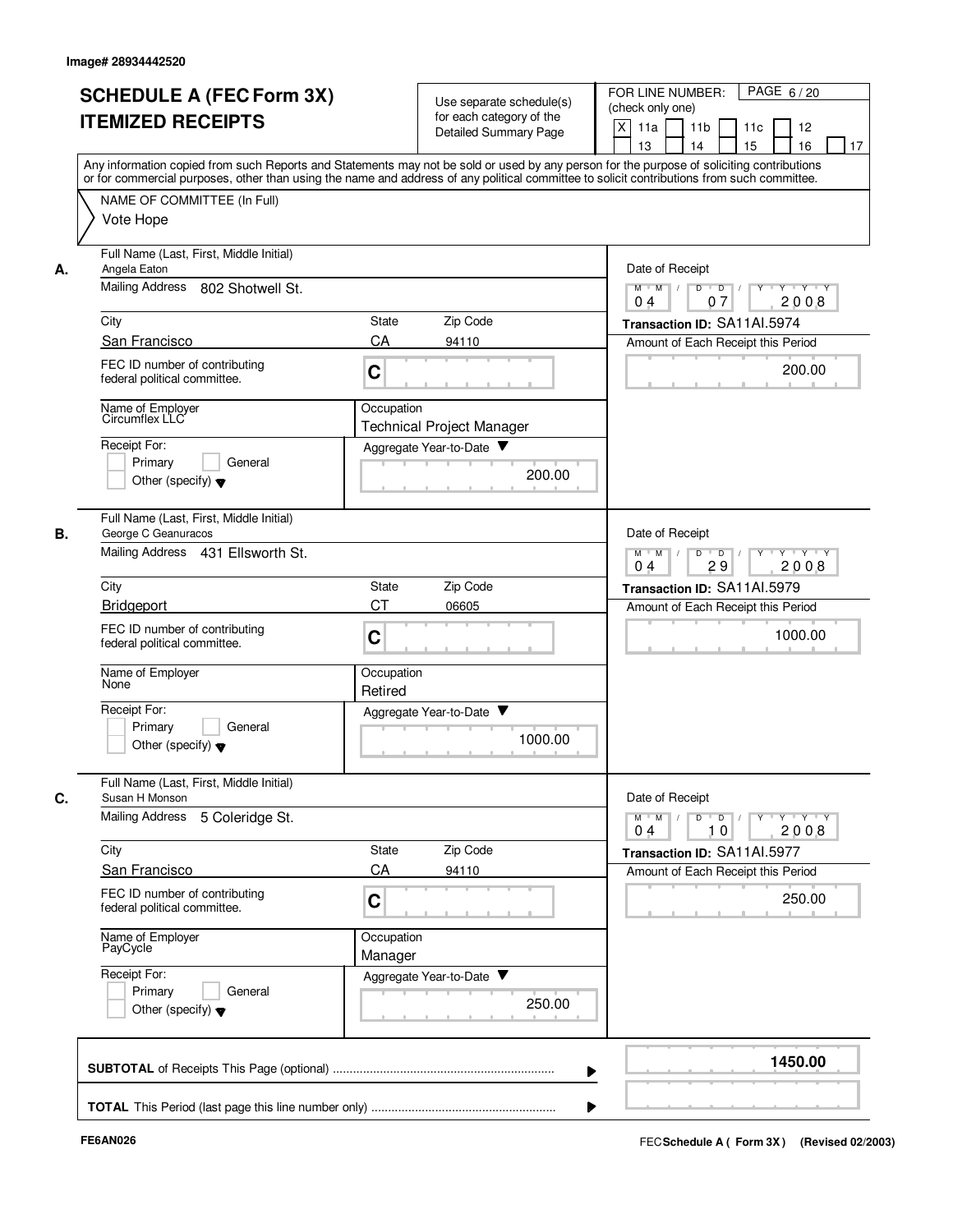|    | <b>SCHEDULE A (FEC Form 3X)</b><br><b>ITEMIZED RECEIPTS</b><br>Any information copied from such Reports and Statements may not be sold or used by any person for the purpose of soliciting contributions<br>or for commercial purposes, other than using the name and address of any political committee to solicit contributions from such committee.<br>NAME OF COMMITTEE (In Full)<br>Vote Hope |                       | Use separate schedule(s)<br>for each category of the<br><b>Detailed Summary Page</b> |        | PAGE 7/20<br>FOR LINE NUMBER:<br>(check only one)<br>X<br>11a<br>11 <sub>b</sub><br>11c<br>12<br>13<br>14<br>15<br>16<br>17                                                                    |
|----|----------------------------------------------------------------------------------------------------------------------------------------------------------------------------------------------------------------------------------------------------------------------------------------------------------------------------------------------------------------------------------------------------|-----------------------|--------------------------------------------------------------------------------------|--------|------------------------------------------------------------------------------------------------------------------------------------------------------------------------------------------------|
| А. | Full Name (Last, First, Middle Initial)<br>Sara R Nichols<br><b>Mailing Address</b><br>1824 Old Ranch Rd.                                                                                                                                                                                                                                                                                          |                       |                                                                                      |        | Date of Receipt<br>$Y + Y + Y$<br>$M$ $M$<br>$\overline{D}$<br>$\overline{D}$<br>2008<br>06<br>05                                                                                              |
|    | City<br>Los Angeles<br>FEC ID number of contributing<br>federal political committee.                                                                                                                                                                                                                                                                                                               | State<br>CA<br>C      | Zip Code<br>90049                                                                    |        | Transaction ID: SA11AI.5981<br>Amount of Each Receipt this Period<br>200.00                                                                                                                    |
|    | Name of Employer<br>None<br>Receipt For:<br>Primary<br>General<br>Other (specify) $\blacktriangledown$                                                                                                                                                                                                                                                                                             | Occupation<br>Retired | Aggregate Year-to-Date                                                               | 200.00 |                                                                                                                                                                                                |
| В. | Full Name (Last, First, Middle Initial)<br>Daniel G Weiss<br>Mailing Address<br>404 S. Irving Blvd.<br>City<br>Los Angeles<br>FEC ID number of contributing<br>federal political committee.                                                                                                                                                                                                        | State<br>CA<br>C      | Zip Code<br>90020                                                                    |        | Date of Receipt<br>$D$ $D$ $I$<br>$Y + Y + Y$<br>$M$ $M$ /<br>$Y$ <sup>-1</sup><br>0 <sub>4</sub><br>2008<br>04<br>Transaction ID: SA11AI.5973<br>Amount of Each Receipt this Period<br>500.00 |
|    | Name of Emplover<br>Angeleno Group<br>Receipt For:<br>Primary<br>General<br>Other (specify) $\blacktriangledown$                                                                                                                                                                                                                                                                                   | Occupation<br>Partner | Aggregate Year-to-Date                                                               | 500.00 |                                                                                                                                                                                                |

|  | 700.00  |
|--|---------|
|  | 2150.00 |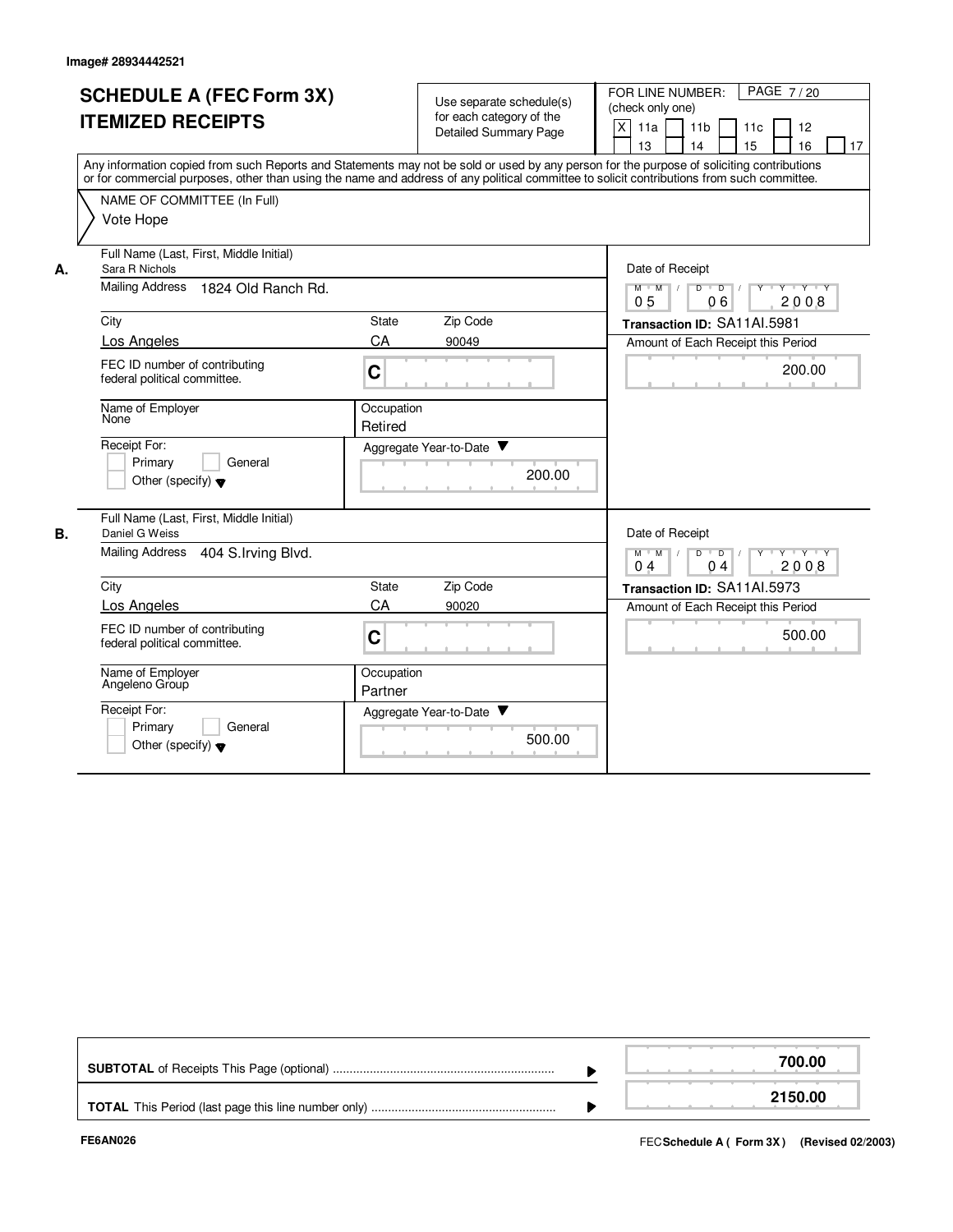| <b>SCHEDULE B (FEC Form 3X)</b>                                                                                                                                                                                                                                                        | Use separate schedule(s)                                                                    |     |                            | FOR LINE NUMBER:<br>PAGE 8/20<br>(check only one) |                                                    |    |                                                    |                               |           |          |                       |
|----------------------------------------------------------------------------------------------------------------------------------------------------------------------------------------------------------------------------------------------------------------------------------------|---------------------------------------------------------------------------------------------|-----|----------------------------|---------------------------------------------------|----------------------------------------------------|----|----------------------------------------------------|-------------------------------|-----------|----------|-----------------------|
| <b>ITEMIZED DISBURSEMENTS</b>                                                                                                                                                                                                                                                          | for each category of the<br>Detailed Summary Page                                           |     | 21 <sub>b</sub><br>X<br>27 |                                                   | 22<br>28a                                          |    | 23<br>28 <sub>b</sub>                              |                               | 24<br>28c | 25<br>29 | 26<br>30 <sub>b</sub> |
| Any Information copied from such Reports and Statements may not be sold or used by any person for the purpose of soliciting contributions<br>or for commercial purposes, other than using the name and address of any political committee to solicit contributions from such committee |                                                                                             |     |                            |                                                   |                                                    |    |                                                    |                               |           |          |                       |
| NAME OF COMMITTEE (In Full)                                                                                                                                                                                                                                                            |                                                                                             |     |                            |                                                   |                                                    |    |                                                    |                               |           |          |                       |
| Vote Hope                                                                                                                                                                                                                                                                              |                                                                                             |     |                            |                                                   |                                                    |    |                                                    |                               |           |          |                       |
| Full Name (Last, First, Middle Initial)<br>Click & Pledge                                                                                                                                                                                                                              |                                                                                             |     |                            |                                                   |                                                    |    | Transaction ID: SB21B.6333<br>Date of Disbursement |                               |           |          |                       |
| <b>Mailing Address</b><br>2200 Kraft Dr., Suite 117                                                                                                                                                                                                                                    |                                                                                             |     |                            |                                                   | M<br>04                                            | M  | D                                                  | 09                            |           | 2008     |                       |
| City<br>Blacksburg                                                                                                                                                                                                                                                                     | <b>State</b><br>Zip Code<br><b>VA</b><br>24060                                              |     |                            |                                                   | Amount of Each Disbursement this Period            |    |                                                    |                               |           |          |                       |
| Purpose of Disbursement<br>Charge for online contribution                                                                                                                                                                                                                              |                                                                                             |     | 001                        |                                                   |                                                    |    |                                                    |                               |           | 320.76   |                       |
| <b>Candidate Name</b>                                                                                                                                                                                                                                                                  |                                                                                             |     | Category/<br>Type          |                                                   |                                                    |    |                                                    |                               |           |          |                       |
| Office Sought:<br>House<br>Senate<br>President                                                                                                                                                                                                                                         | Disbursement For:<br>2008<br>$X$ Primary<br>General<br>Other (specify) $\blacktriangledown$ |     |                            |                                                   |                                                    |    |                                                    |                               |           |          |                       |
| State:<br>District:                                                                                                                                                                                                                                                                    |                                                                                             |     |                            |                                                   |                                                    |    |                                                    |                               |           |          |                       |
| Full Name (Last, First, Middle Initial)<br>Click & Pledge                                                                                                                                                                                                                              |                                                                                             |     |                            |                                                   | Transaction ID: SB21B.6334<br>Date of Disbursement |    |                                                    |                               |           |          |                       |
| <b>Mailing Address</b><br>2200 Kraft Dr., Suite 117                                                                                                                                                                                                                                    |                                                                                             |     | $M$ $M$<br>04              |                                                   | D                                                  | 25 |                                                    | 2008                          |           |          |                       |
| City<br>Blacksburg                                                                                                                                                                                                                                                                     | Zip Code<br><b>State</b><br><b>VA</b><br>24060                                              |     |                            |                                                   | Amount of Each Disbursement this Period            |    |                                                    |                               |           |          |                       |
| Purpose of Disbursement<br>Charge for online contribution                                                                                                                                                                                                                              |                                                                                             |     | 001                        |                                                   |                                                    |    |                                                    |                               |           | 40.50    |                       |
| Candidate Name                                                                                                                                                                                                                                                                         |                                                                                             |     | Category/<br>Type          |                                                   |                                                    |    |                                                    |                               |           |          |                       |
| Office Sought:<br>House<br>Senate<br>President                                                                                                                                                                                                                                         | Disbursement For:<br>2008<br>$X$ Primary<br>General<br>Other (specify) $\blacktriangledown$ |     |                            |                                                   |                                                    |    |                                                    |                               |           |          |                       |
| District:<br>State:                                                                                                                                                                                                                                                                    |                                                                                             |     |                            |                                                   |                                                    |    |                                                    |                               |           |          |                       |
| Full Name (Last, First, Middle Initial)<br>Click & Pledge                                                                                                                                                                                                                              |                                                                                             |     |                            |                                                   | Transaction ID: SB21B.6336<br>Date of Disbursement |    |                                                    |                               |           |          |                       |
| <b>Mailing Address</b><br>2200 Kraft Dr., Suite 117                                                                                                                                                                                                                                    |                                                                                             |     |                            |                                                   | $\overline{0}^{\overline{M}}$ 6                    | M  | D                                                  | $\overline{1}$ $\overline{1}$ |           | 2008     |                       |
| City<br>Blacksburg                                                                                                                                                                                                                                                                     | Zip Code<br>State<br>VA<br>24060                                                            |     |                            |                                                   | Amount of Each Disbursement this Period            |    |                                                    |                               |           |          |                       |
| Purpose of Disbursement<br>Charge for online contribution                                                                                                                                                                                                                              |                                                                                             | 001 |                            |                                                   |                                                    |    |                                                    |                               | 93.02     |          |                       |
| <b>Candidate Name</b>                                                                                                                                                                                                                                                                  |                                                                                             |     | Category/<br>Type          |                                                   |                                                    |    |                                                    |                               |           |          |                       |
| Office Sought:<br>House<br>Senate<br>President                                                                                                                                                                                                                                         | Disbursement For:<br>2008<br>$X$ Primary<br>General<br>Other (specify) $\blacktriangledown$ |     |                            |                                                   |                                                    |    |                                                    |                               |           |          |                       |
| District:<br>State:                                                                                                                                                                                                                                                                    |                                                                                             |     |                            |                                                   |                                                    |    |                                                    |                               |           |          |                       |
|                                                                                                                                                                                                                                                                                        |                                                                                             |     |                            |                                                   |                                                    |    |                                                    |                               |           | 454.28   |                       |

FEC **Schedule B ( ) Form 3X FE6AN026 (Revised 02/2003)**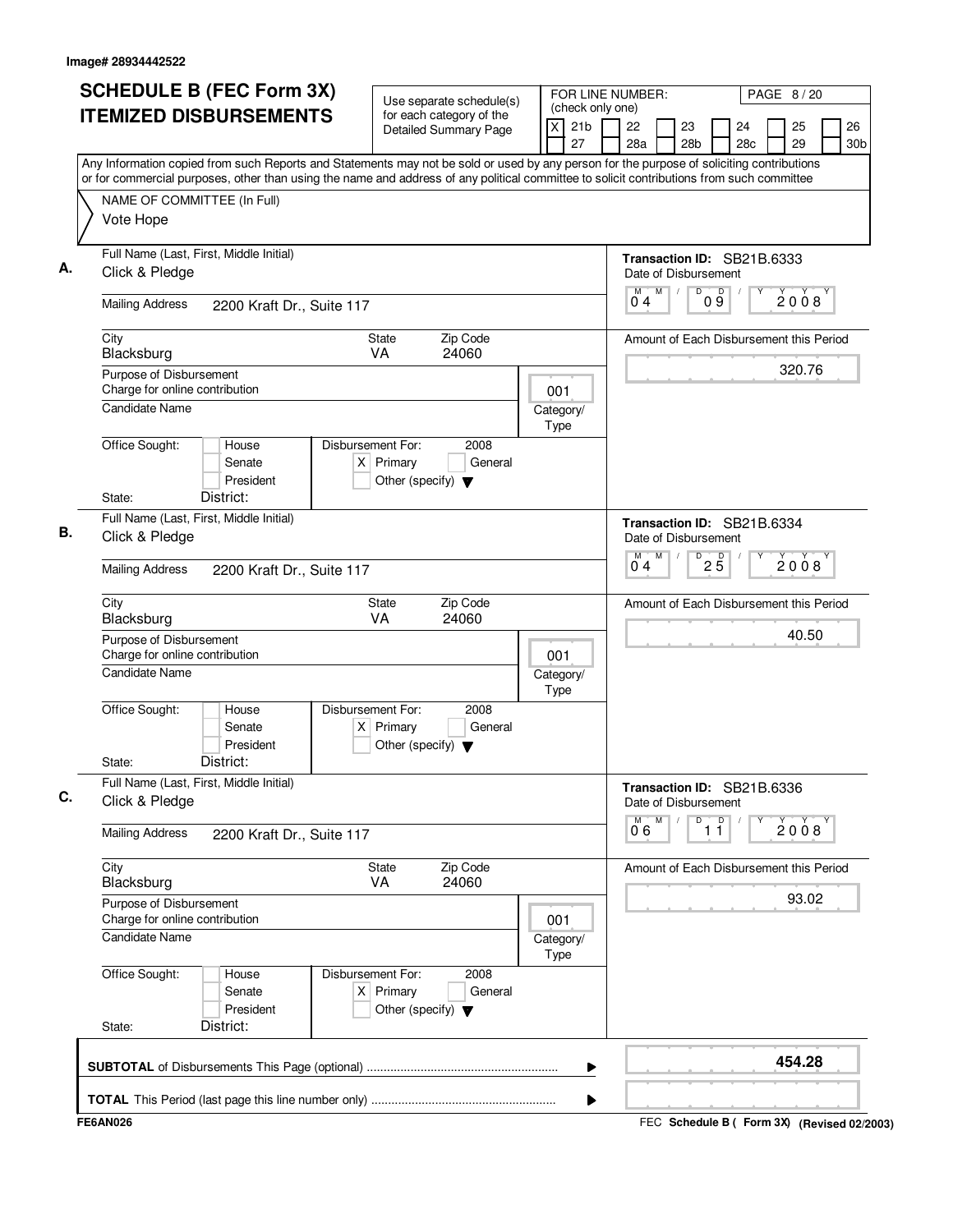|    | <b>SCHEDULE B (FEC Form 3X)</b>                                                                                                           |                                                          |                            |                                                                    |
|----|-------------------------------------------------------------------------------------------------------------------------------------------|----------------------------------------------------------|----------------------------|--------------------------------------------------------------------|
|    |                                                                                                                                           | Use separate schedule(s)                                 | (check only one)           | FOR LINE NUMBER:<br>PAGE 9/20                                      |
|    | <b>ITEMIZED DISBURSEMENTS</b>                                                                                                             | for each category of the<br><b>Detailed Summary Page</b> |                            |                                                                    |
|    |                                                                                                                                           |                                                          | 21 <sub>b</sub><br>X<br>27 | 22<br>24<br>25<br>26<br>23                                         |
|    |                                                                                                                                           |                                                          |                            | 28a<br>28 <sub>b</sub><br>28 <sub>c</sub><br>29<br>30 <sub>b</sub> |
|    | Any Information copied from such Reports and Statements may not be sold or used by any person for the purpose of soliciting contributions |                                                          |                            |                                                                    |
|    | or for commercial purposes, other than using the name and address of any political committee to solicit contributions from such committee |                                                          |                            |                                                                    |
|    | NAME OF COMMITTEE (In Full)                                                                                                               |                                                          |                            |                                                                    |
|    | Vote Hope                                                                                                                                 |                                                          |                            |                                                                    |
|    |                                                                                                                                           |                                                          |                            |                                                                    |
|    | Full Name (Last, First, Middle Initial)                                                                                                   |                                                          |                            | Transaction ID: SB21B.6338                                         |
| А. | Wells Fargo Bank                                                                                                                          |                                                          |                            | Date of Disbursement                                               |
|    |                                                                                                                                           |                                                          |                            | $M$ $M$ /<br>D<br>09<br>2008                                       |
|    | <b>Mailing Address</b><br>P.O. Box 6995                                                                                                   |                                                          |                            | 06                                                                 |
|    | City                                                                                                                                      | Zip Code<br><b>State</b>                                 |                            | Amount of Each Disbursement this Period                            |
|    | Portland                                                                                                                                  | <b>OR</b><br>97228                                       |                            |                                                                    |
|    | Purpose of Disbursement                                                                                                                   |                                                          |                            | 3.00                                                               |
|    | <b>Bank Charge</b>                                                                                                                        |                                                          | 001                        |                                                                    |
|    | Candidate Name                                                                                                                            |                                                          | Category/                  |                                                                    |
|    |                                                                                                                                           |                                                          | Type                       |                                                                    |
|    | Office Sought:<br>House                                                                                                                   | Disbursement For:<br>2008                                |                            |                                                                    |
|    | Senate                                                                                                                                    | $X$ Primary<br>General                                   |                            |                                                                    |
|    | President                                                                                                                                 | Other (specify) $\blacktriangledown$                     |                            |                                                                    |
|    | District:<br>State:                                                                                                                       |                                                          |                            |                                                                    |
|    |                                                                                                                                           |                                                          |                            |                                                                    |
| В. | Full Name (Last, First, Middle Initial)                                                                                                   |                                                          |                            | Transaction ID: SB21B.6339                                         |
|    | Wells Fargo Bank                                                                                                                          |                                                          |                            | Date of Disbursement                                               |
|    | <b>Mailing Address</b><br>P.O. Box 6995                                                                                                   |                                                          |                            | D<br>M<br>M<br>$2\overline{6}$<br>$\check{2}0\check{0}8$<br>06     |
|    |                                                                                                                                           |                                                          |                            |                                                                    |
|    | City                                                                                                                                      | Zip Code<br><b>State</b>                                 |                            | Amount of Each Disbursement this Period                            |
|    | Portland                                                                                                                                  | <b>OR</b><br>97228                                       |                            |                                                                    |
|    | Purpose of Disbursement                                                                                                                   |                                                          |                            | 29.00                                                              |
|    | bank charge                                                                                                                               |                                                          | 001                        |                                                                    |
|    | <b>Candidate Name</b>                                                                                                                     |                                                          | Category/                  |                                                                    |
|    |                                                                                                                                           |                                                          | Type                       |                                                                    |
|    | Office Sought:<br>House                                                                                                                   | Disbursement For:<br>2008                                |                            |                                                                    |
|    | Senate                                                                                                                                    | $X$ Primary<br>General                                   |                            |                                                                    |
|    | President                                                                                                                                 | Other (specify) $\blacktriangledown$                     |                            |                                                                    |
|    | District:<br>State:                                                                                                                       |                                                          |                            |                                                                    |

|                 | 32.00  |
|-----------------|--------|
|                 | 486.28 |
| <b>FEAANDOO</b> |        |

FEC **Schedule B ( ) Form 3X FE6AN026 (Revised 02/2003)**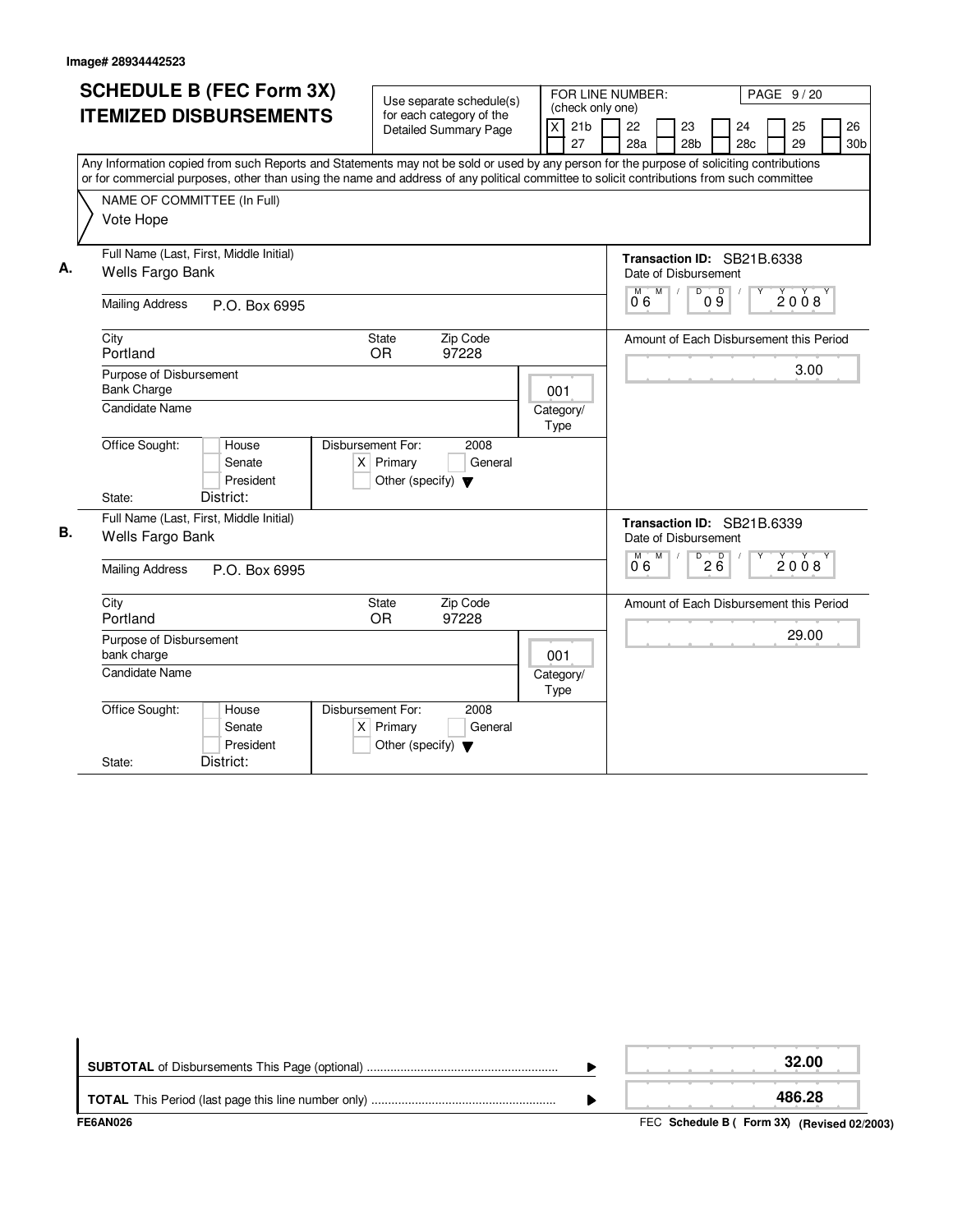| <b>SCHEDULE D (FEC Form 3X)</b>                                                                    |              |                                  | (Use separate              | PAGE 10 / 20                                |
|----------------------------------------------------------------------------------------------------|--------------|----------------------------------|----------------------------|---------------------------------------------|
|                                                                                                    |              |                                  | schedule(s)                | FOR LINE NUMBER:                            |
| <b>DEBTS AND OBLIGATIONS</b><br><b>Excluding Loans</b>                                             |              |                                  | for each<br>numbered line) | (check only one)<br>9<br>x<br>10            |
| NAME OF COMMITTEE (In Full)                                                                        |              |                                  |                            |                                             |
| Vote Hope                                                                                          |              |                                  |                            |                                             |
| A. Full Name (Last, First, Middle Initial) of Debtor or Creditor                                   |              |                                  |                            | Nature of Debt (Purpose):                   |
| Haas & Najarian                                                                                    |              |                                  | Legal                      |                                             |
| Mailing Address 58 Maiden Lane, 2nd Floor                                                          |              |                                  |                            |                                             |
|                                                                                                    |              |                                  |                            |                                             |
| City<br>San Francisco                                                                              | State<br>CA  | ZIP Code<br>94108                |                            |                                             |
| Outstanding Balance Beginning This Period                                                          |              |                                  |                            | Transaction ID: SD10.5394                   |
|                                                                                                    | 992.25       |                                  |                            |                                             |
| Amount Incurred This Period                                                                        |              | Payment This Period              |                            | Outstanding Balance at Close of This Period |
|                                                                                                    | 0.00         | 992.25                           |                            | 0.00                                        |
|                                                                                                    |              |                                  |                            |                                             |
| B. Full Name (Last, First, Middle Initial) of Debtor or Creditor<br><b>PVL Accounting Services</b> |              |                                  | Accounting                 | Nature of Debt (Purpose):                   |
|                                                                                                    |              |                                  |                            |                                             |
| Mailing Address 201 Spear St., Suite 1650                                                          |              |                                  |                            |                                             |
| City                                                                                               | <b>State</b> | ZIP Code                         |                            |                                             |
| San Francisco                                                                                      | CA           | 94105                            |                            |                                             |
| Outstanding Balance Beginning This Period                                                          |              |                                  |                            | <b>Transaction ID: SD10.4626</b>            |
|                                                                                                    | 4000.00      |                                  |                            |                                             |
| Amount Incurred This Period                                                                        |              | Payment This Period              |                            | Outstanding Balance at Close of This Period |
|                                                                                                    | 0.00         | 0.00                             |                            | 4000.00                                     |
|                                                                                                    |              |                                  |                            |                                             |
| C. Full Name (Last, First, Middle Initial) of Debtor or Creditor<br>UPS Store 0546                 |              |                                  | Delivery                   | Nature of Debt (Purpose):                   |
|                                                                                                    |              |                                  |                            |                                             |
|                                                                                                    |              |                                  |                            |                                             |
| Mailing Address 182 Howard Street                                                                  |              |                                  |                            |                                             |
| City                                                                                               | <b>State</b> | ZIP Code                         |                            |                                             |
| San Francisco                                                                                      | CA           | 94105                            |                            |                                             |
| Outstanding Balance Beginning This Period                                                          |              |                                  |                            | Transaction ID: SD10.5393                   |
|                                                                                                    | 318.88       |                                  |                            |                                             |
| Amount Incurred This Period                                                                        |              | Payment This Period              |                            | Outstanding Balance at Close of This Period |
|                                                                                                    | 0.00         | 318.88                           |                            | 0.00                                        |
|                                                                                                    |              |                                  |                            |                                             |
|                                                                                                    |              |                                  |                            | 4000.00                                     |
|                                                                                                    |              |                                  | ▶                          | 4000.00                                     |
|                                                                                                    |              |                                  |                            | 0.00                                        |
| 3) TOTAL OUTSTANDING LOANS                                                                         |              | from Schedule C (last page only) |                            | 4000.00                                     |

FEC **Schedule D ( ) FE6AN026 Form 3X (Revised 02/2003)**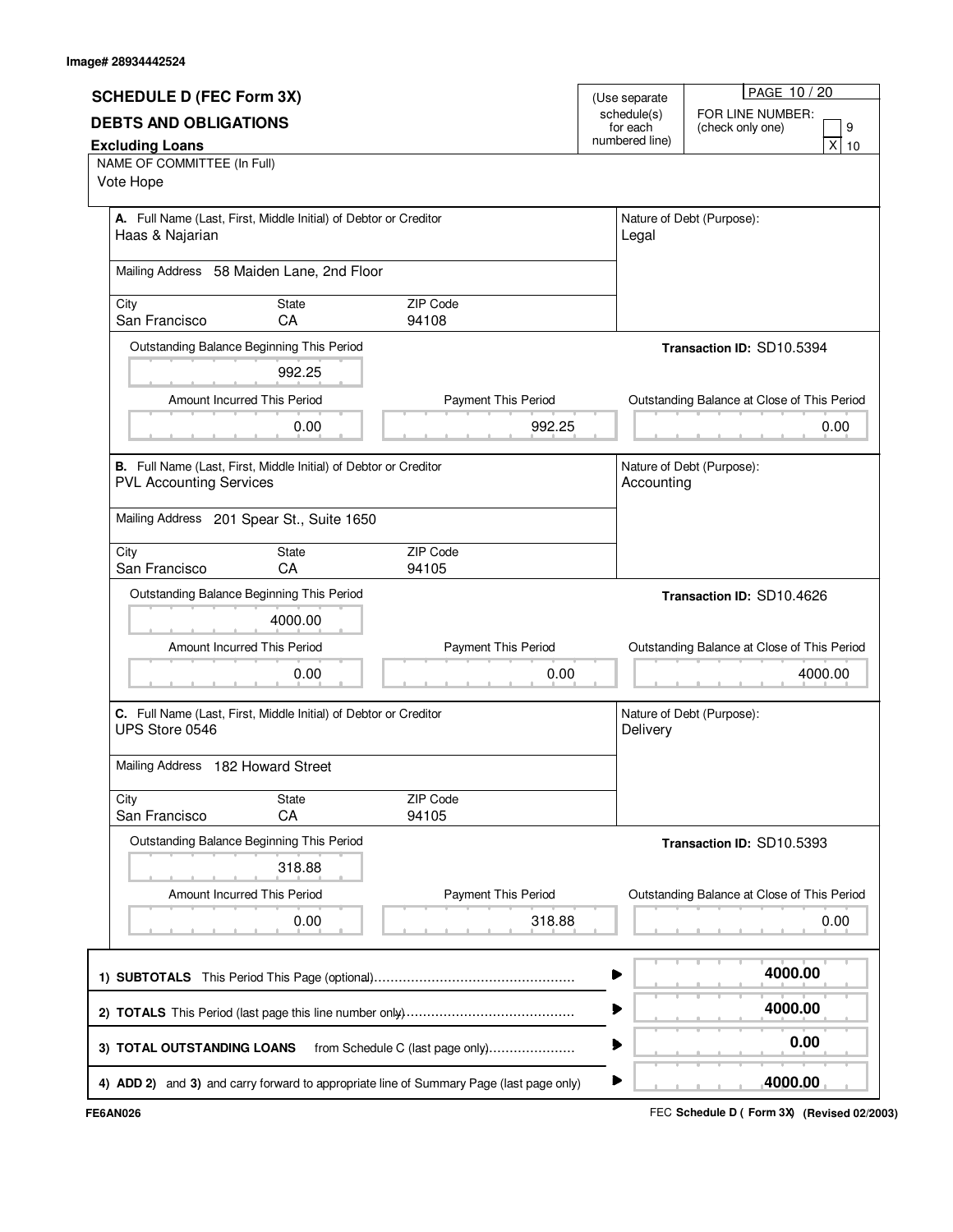#### **SCHEDULE E (FEC Form 3X) ITEMIZED INDEPENDENT EXPENDITURES Image# 28934442525**

| TEMIZED INDEPENDENT EXPENDITURES                                                                                                                                                                                                                                                                                                                                  |                    |                   |                | PAGE 11/20<br>FOR LINE 24 OF FORM 3X                            |
|-------------------------------------------------------------------------------------------------------------------------------------------------------------------------------------------------------------------------------------------------------------------------------------------------------------------------------------------------------------------|--------------------|-------------------|----------------|-----------------------------------------------------------------|
| NAME OF COMMITTEE (In Full)                                                                                                                                                                                                                                                                                                                                       |                    |                   |                | FEC IDENTIFICATION NUMBER                                       |
| Vote Hope                                                                                                                                                                                                                                                                                                                                                         |                    |                   |                | C00433227<br>C                                                  |
| Check if<br>24-hour notice                                                                                                                                                                                                                                                                                                                                        | 48-hour notice     |                   |                |                                                                 |
| Full Name (Last, First, Middle, Initial) of Payee                                                                                                                                                                                                                                                                                                                 |                    |                   | Date           |                                                                 |
| Little Giant Media, Inc.                                                                                                                                                                                                                                                                                                                                          |                    |                   | М<br>M<br>06   | D<br>D<br>Y<br>2008<br>Y<br>03                                  |
| <b>Mailing Address</b>                                                                                                                                                                                                                                                                                                                                            |                    |                   | Amount         |                                                                 |
| 413 North 7th Street<br>3rd Floor                                                                                                                                                                                                                                                                                                                                 |                    |                   |                | 500.00                                                          |
|                                                                                                                                                                                                                                                                                                                                                                   |                    |                   |                | Transaction ID: SE.6251                                         |
| City<br>Philadelphia                                                                                                                                                                                                                                                                                                                                              | State<br><b>PA</b> | Zip Code<br>19123 | Office Sought: | State: PA<br>House                                              |
| Purpose of Expenditure                                                                                                                                                                                                                                                                                                                                            |                    |                   |                | Senate<br>District:                                             |
| Campus Event in Phil-<br>adelphia on 4/16/08                                                                                                                                                                                                                                                                                                                      | Category/          | 001<br>Type       |                | Presidential<br>$\times$                                        |
| Name of Federal Candidate supported or Opposed by expenditure:<br>Sen. Barack Obama                                                                                                                                                                                                                                                                               |                    |                   | Check One:     | Support<br>Oppose<br>x                                          |
|                                                                                                                                                                                                                                                                                                                                                                   |                    |                   |                | Disbursement For: X Primary<br>General                          |
| Calendar Year-To-Date Per Election                                                                                                                                                                                                                                                                                                                                |                    |                   |                | Other (specify):                                                |
| for Office Sought                                                                                                                                                                                                                                                                                                                                                 |                    | 2550.00           | 2008           |                                                                 |
| Full Name (Last, First, Middle, Initial) of Payee                                                                                                                                                                                                                                                                                                                 |                    |                   | Date           |                                                                 |
| SPECTRE Entertainment Group, Inc.                                                                                                                                                                                                                                                                                                                                 |                    |                   | M M<br>05      | D<br>D<br>2008<br>06                                            |
| <b>Mailing Address</b>                                                                                                                                                                                                                                                                                                                                            |                    |                   | Amount         |                                                                 |
| 4702 W. Scholls Ferry Road<br>#261                                                                                                                                                                                                                                                                                                                                |                    |                   |                | 2050.00                                                         |
|                                                                                                                                                                                                                                                                                                                                                                   | State              | Zip Code          |                | Transaction ID: SE.6250                                         |
| City<br>Portland                                                                                                                                                                                                                                                                                                                                                  | OR.                | 97225             | Office Sought: | House<br>State: PA                                              |
| Purpose of Expenditure                                                                                                                                                                                                                                                                                                                                            |                    |                   |                | Senate<br>District:                                             |
| Campus events in PA<br>on 4/22/08                                                                                                                                                                                                                                                                                                                                 | Category/          | 001<br>Type       |                | Presidential<br>X                                               |
| Name of Federal Candidate supported or Opposed by expenditure:                                                                                                                                                                                                                                                                                                    |                    |                   | Check One:     | $\overline{X}$ Support<br>Oppose                                |
| Sen. Barack Obama                                                                                                                                                                                                                                                                                                                                                 |                    |                   |                | Disbursement For: X Primary<br>General                          |
|                                                                                                                                                                                                                                                                                                                                                                   |                    |                   |                | Other (specify) : $\sqrt{\frac{1}{2} \sum_{r=1}^{r} (r - r)^2}$ |
| Calendar Year-To-Date Per Election                                                                                                                                                                                                                                                                                                                                |                    | 2050.00           | 2008           |                                                                 |
| for Office Sought                                                                                                                                                                                                                                                                                                                                                 |                    |                   |                |                                                                 |
|                                                                                                                                                                                                                                                                                                                                                                   |                    |                   |                | 2550.00                                                         |
|                                                                                                                                                                                                                                                                                                                                                                   |                    |                   |                |                                                                 |
|                                                                                                                                                                                                                                                                                                                                                                   |                    |                   |                |                                                                 |
|                                                                                                                                                                                                                                                                                                                                                                   |                    |                   |                | 2550.00                                                         |
| Under penalty of perjury I certify that the independent expenditures reported herein were not made in cooperation, consultation, or concert with,<br>or at the request or suggestion of, any candidate or authorized committee or agent of either, or (if the reporting entity is not a political party<br>committee) any political party committee or its agent. |                    |                   |                |                                                                 |
|                                                                                                                                                                                                                                                                                                                                                                   |                    |                   |                |                                                                 |
| Lisa Le<br>Signature                                                                                                                                                                                                                                                                                                                                              |                    | Date<br>11        | D<br>D "<br>30 | Y "Y "Y<br>2008                                                 |
|                                                                                                                                                                                                                                                                                                                                                                   |                    |                   |                |                                                                 |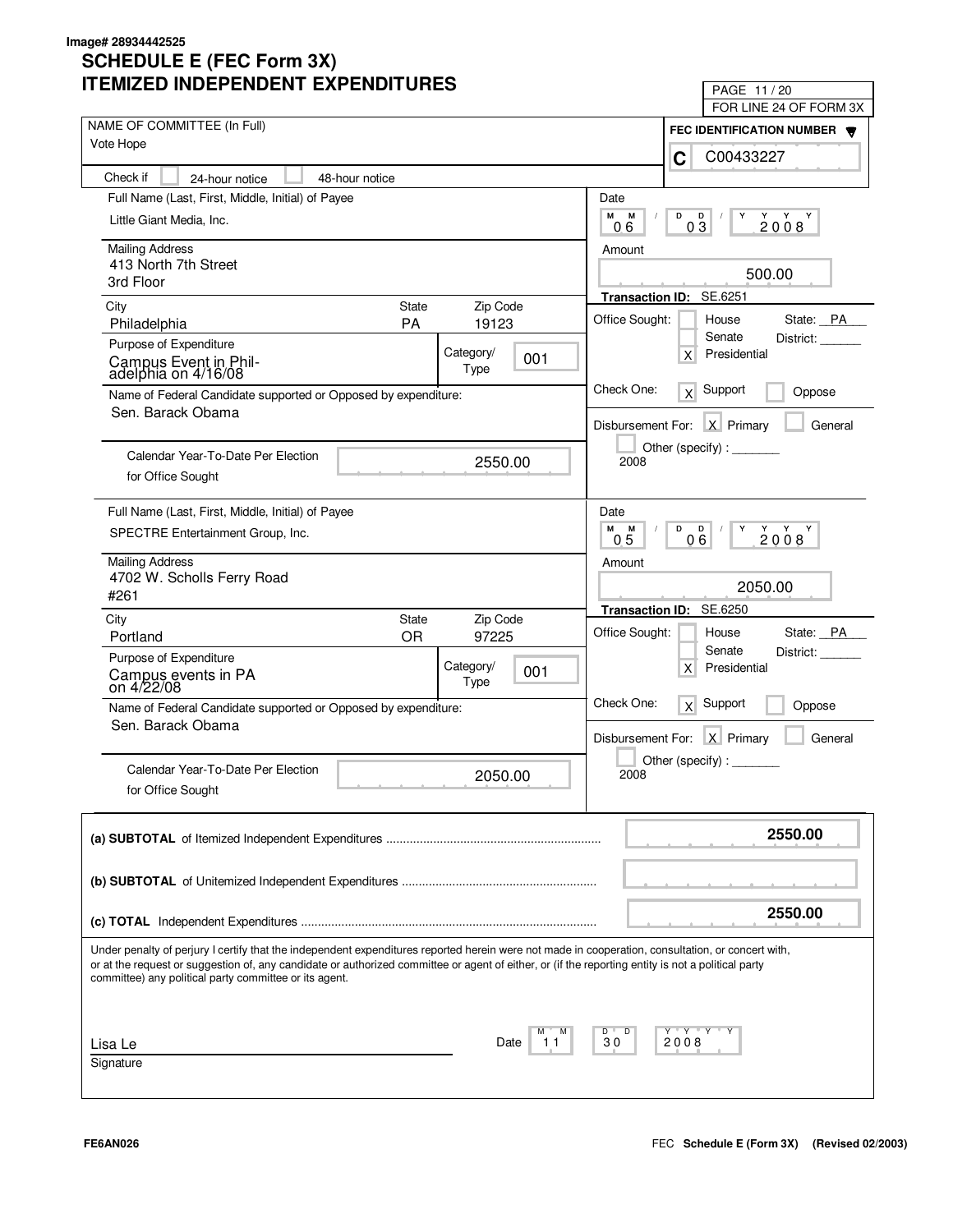## **SCHEDULE H3 (FEC Form 3X) TRANSFERS FROM NONFEDERAL ACCOUNTS FOR ALLOCATED FEDERAL / NONFEDERAL ACTIVITY**

FOR LINE 18a OF FORM 3X 12 / 20

| NAME OF COMMITTEE (In Full)                                |                                                                                                                 |                                           | $\mu$ UN LINL TOA UL TUNIVI JA                                                                                                                                                                                                       |
|------------------------------------------------------------|-----------------------------------------------------------------------------------------------------------------|-------------------------------------------|--------------------------------------------------------------------------------------------------------------------------------------------------------------------------------------------------------------------------------------|
| Vote Hope                                                  |                                                                                                                 |                                           |                                                                                                                                                                                                                                      |
|                                                            |                                                                                                                 |                                           |                                                                                                                                                                                                                                      |
| NAME OF ACCOUNT                                            |                                                                                                                 | DATE OF RECEIPT                           | TOTAL AMOUNT TRANSFERRED                                                                                                                                                                                                             |
| Vote Hope Nonfeder-<br>al                                  | $M$ $M$ $/$<br>06                                                                                               |                                           | 14000.00                                                                                                                                                                                                                             |
| BREAKDOWN OF TRANSFER RECEIVED                             |                                                                                                                 |                                           |                                                                                                                                                                                                                                      |
|                                                            |                                                                                                                 |                                           | 14000.00                                                                                                                                                                                                                             |
|                                                            |                                                                                                                 |                                           | Transaction ID: H3.6217                                                                                                                                                                                                              |
|                                                            |                                                                                                                 |                                           | 0.00                                                                                                                                                                                                                                 |
|                                                            |                                                                                                                 |                                           | Transaction ID: H3.6217.0                                                                                                                                                                                                            |
|                                                            |                                                                                                                 |                                           | the contract of the contract of the                                                                                                                                                                                                  |
|                                                            |                                                                                                                 |                                           | <b>Transaction ID:</b>                                                                                                                                                                                                               |
| iv) Direct Fundraising (List Activity or Event Identifier) |                                                                                                                 |                                           |                                                                                                                                                                                                                                      |
|                                                            |                                                                                                                 |                                           | <b>Transaction ID:</b>                                                                                                                                                                                                               |
|                                                            |                                                                                                                 |                                           |                                                                                                                                                                                                                                      |
|                                                            |                                                                                                                 |                                           |                                                                                                                                                                                                                                      |
|                                                            |                                                                                                                 |                                           | <b>Transaction ID:</b>                                                                                                                                                                                                               |
|                                                            |                                                                                                                 |                                           |                                                                                                                                                                                                                                      |
|                                                            |                                                                                                                 |                                           |                                                                                                                                                                                                                                      |
|                                                            | v) Direct Candidate Support (List of Activity or Event Identifier)                                              |                                           |                                                                                                                                                                                                                                      |
| a)                                                         |                                                                                                                 |                                           | <b>Transaction ID:</b>                                                                                                                                                                                                               |
|                                                            | the contract of the contract of the contract of the contract of the contract of the contract of the contract of |                                           |                                                                                                                                                                                                                                      |
| b)                                                         |                                                                                                                 |                                           | <b>Transaction ID:</b>                                                                                                                                                                                                               |
|                                                            |                                                                                                                 |                                           |                                                                                                                                                                                                                                      |
|                                                            |                                                                                                                 |                                           | <b>Contract and a second contract of the contract of the contract of the contract of the contract of the contract of the contract of the contract of the contract of the contract of the contract of the contract of the contrac</b> |
|                                                            |                                                                                                                 |                                           |                                                                                                                                                                                                                                      |
|                                                            | vi) Public Communications Referring Only to Party                                                               | (Made by PAC)                             | the contract of the contract of                                                                                                                                                                                                      |
|                                                            |                                                                                                                 |                                           | <b>Transaction ID:</b>                                                                                                                                                                                                               |
|                                                            |                                                                                                                 | TOTALS FOR BREAKDOWN OF TRANSFER RECEIVED |                                                                                                                                                                                                                                      |
|                                                            |                                                                                                                 | 14000.00                                  |                                                                                                                                                                                                                                      |
|                                                            |                                                                                                                 |                                           |                                                                                                                                                                                                                                      |
| <b>TOTAL</b> This Period (Generic Voter Drive)             |                                                                                                                 | 0.00                                      |                                                                                                                                                                                                                                      |
|                                                            |                                                                                                                 |                                           | 0.00                                                                                                                                                                                                                                 |
|                                                            |                                                                                                                 |                                           |                                                                                                                                                                                                                                      |
|                                                            |                                                                                                                 |                                           | 0.00                                                                                                                                                                                                                                 |
|                                                            |                                                                                                                 |                                           | 0.00                                                                                                                                                                                                                                 |
|                                                            |                                                                                                                 |                                           |                                                                                                                                                                                                                                      |
|                                                            |                                                                                                                 |                                           | 0.00                                                                                                                                                                                                                                 |
|                                                            |                                                                                                                 |                                           |                                                                                                                                                                                                                                      |
|                                                            |                                                                                                                 |                                           | 14000.00                                                                                                                                                                                                                             |
|                                                            |                                                                                                                 |                                           |                                                                                                                                                                                                                                      |
|                                                            |                                                                                                                 |                                           |                                                                                                                                                                                                                                      |

FE6AN026 FEC **Schedule H3 (Form 3X)** (Revised 12/2004)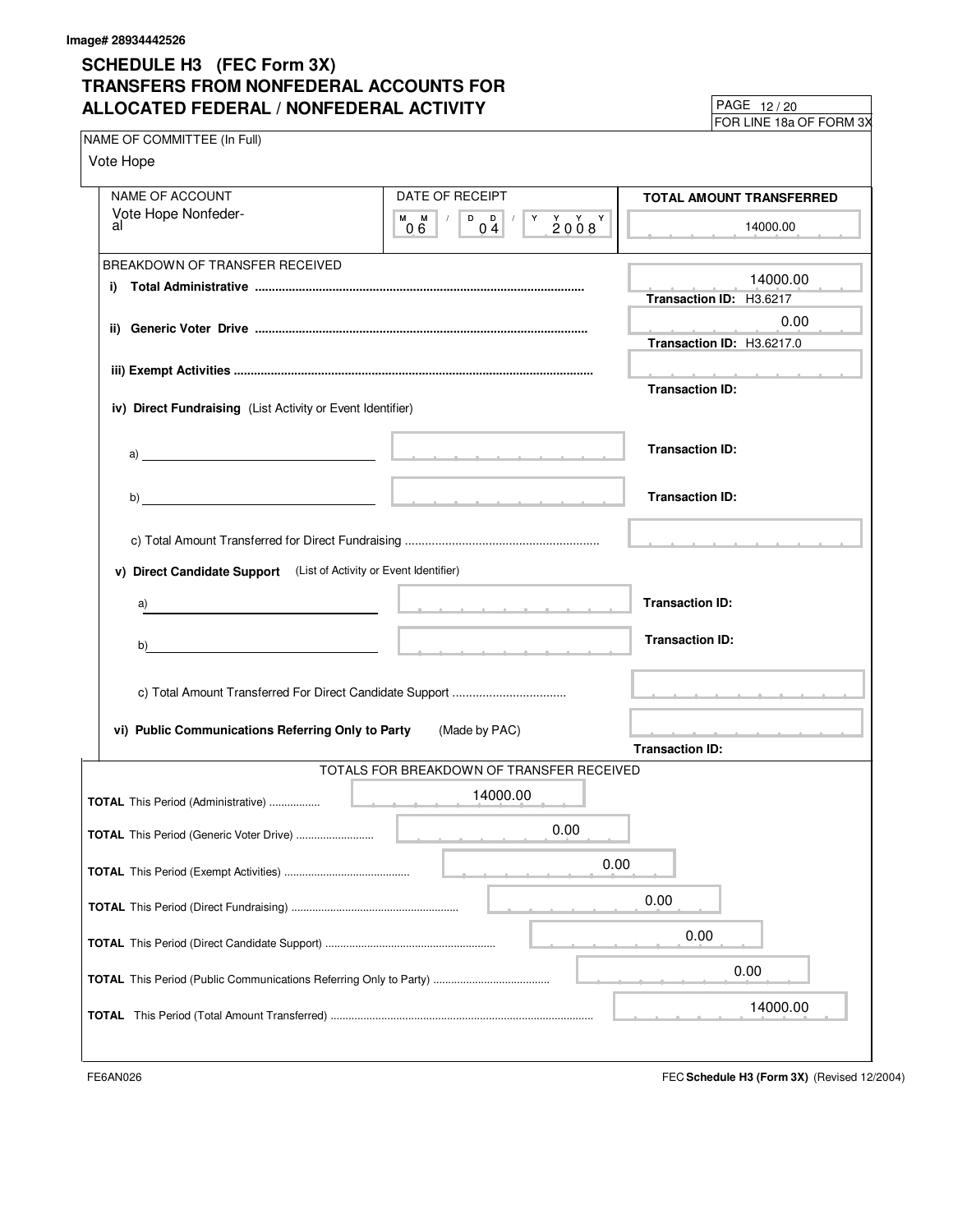| JDUNJEMENI I VII ALLV<br><b>FEDERAL/NONFEDERAL ACTIVITY</b>                                                                                |              |                  |                   | 13/20<br>PAGE                                                                                         |
|--------------------------------------------------------------------------------------------------------------------------------------------|--------------|------------------|-------------------|-------------------------------------------------------------------------------------------------------|
| NAME OF COMMIITTEE (In Full)                                                                                                               |              |                  |                   | FOR LINE 21a OF FORM 3X                                                                               |
| Vote Hope                                                                                                                                  |              |                  |                   |                                                                                                       |
|                                                                                                                                            |              |                  |                   |                                                                                                       |
| A. Full Name (Last, First, Middle Initial)<br>Haas & Najarian                                                                              |              |                  |                   | Type of Allocated Activity:                                                                           |
| <b>Mailing Address</b>                                                                                                                     |              |                  |                   | <b>X</b> Administrative<br>Exempt<br>Fundraising                                                      |
| 58 Maiden Lane, 2nd Floor                                                                                                                  |              |                  |                   | <b>Voter Drive</b><br>Direct Candidate Support                                                        |
| City                                                                                                                                       | State        | Zip Code         |                   | Public Comm (ref to party only) by PAC                                                                |
| San Francisco<br>Purpose of Disbursement:                                                                                                  | CA           | 94108            | 001               | Allocated Activity or Event Year-To-Date                                                              |
| Legal                                                                                                                                      |              |                  | Category/<br>Type | 93996.08                                                                                              |
| Activity or Event Identifier:<br>Administrative                                                                                            |              |                  |                   | D<br>D<br>Y<br>м<br>M<br>2008<br>Date<br>04<br>01<br>Transaction ID: H4.5336                          |
| FEDERAL SHARE                                                                                                                              | $\ddot{}$    | NONFEDERAL SHARE |                   | TOTAL AMOUNT<br>$=$                                                                                   |
|                                                                                                                                            | 502.20       |                  | 502.20            | 1004.40                                                                                               |
| <b>B.</b> Full Name (Last, First, Middle Initial)                                                                                          |              |                  |                   | Type of Allocated Activity:                                                                           |
| Anibal Guerrero                                                                                                                            |              |                  |                   | X Administrative<br>Exempt<br>Fundraising                                                             |
| <b>Mailing Address</b><br>13772 Mercer St                                                                                                  |              |                  |                   | <b>Voter Drive</b><br>Direct Candidate Support                                                        |
| City                                                                                                                                       | <b>State</b> | Zip Code         |                   | Public Comm (ref to party only) by PAC                                                                |
| Pacolma                                                                                                                                    | CA           | 91331            | 001               | Allocated Activity or Event Year-To-Date                                                              |
| Purpose of Disbursement:<br>Reimbursement                                                                                                  |              |                  | Category/<br>Type | 94071.97                                                                                              |
| Activity or Event Identifier:<br>Administrative                                                                                            |              |                  |                   | M<br>M<br>D<br>D<br>Y<br>Y Y<br>2008<br>04<br>0 <sub>1</sub><br>Date<br>Transaction ID: H4.6292       |
| FEDERAL SHARE                                                                                                                              | $\ddot{}$    | NONFEDERAL SHARE |                   | <b>TOTAL AMOUNT</b><br>$=$                                                                            |
|                                                                                                                                            | 37.95        |                  | 37.94             | 75.89                                                                                                 |
| C. Full Name (Last, First, Middle Initial)                                                                                                 |              |                  |                   | Type of Allocated Activity:                                                                           |
| Fresh Fire Kabor                                                                                                                           |              |                  |                   | X Administrative<br>Exempt<br>Fundraising                                                             |
| <b>Mailing Address</b><br>6801 Hollywood Blvd.                                                                                             |              |                  |                   | <b>Voter Drive</b><br><b>Direct Candidate Support</b>                                                 |
| City                                                                                                                                       | State        | Zip Code         |                   | Public Comm (ref to party only) by PAC                                                                |
| Hollywood                                                                                                                                  | CA           | 90028            | 001               | Allocated Activity or Event Year-To-Date                                                              |
| Purpose of Disbursement:<br>Meal                                                                                                           |              |                  | Category/<br>Type | 0.00                                                                                                  |
| Activity or Event Identifier:<br>Administrative<br>[MEMO ITEM]                                                                             |              |                  |                   | Y<br>М<br>M<br>D<br>D<br>Y<br>Y Y<br>2008<br>0.4<br>0 <sub>1</sub><br>Date<br>Transaction ID: H4.6299 |
| FEDERAL SHARE                                                                                                                              | $+$          | NONFEDERAL SHARE |                   | <b>TOTAL AMOUNT</b><br>$=$                                                                            |
|                                                                                                                                            | 5.28         |                  | 5.27              | 10.55                                                                                                 |
| <b>SUBTOTAL</b> of Allocated Federal and NonFederal Activity This Page                                                                     |              |                  |                   |                                                                                                       |
| <b>FEDERAL SHARE</b>                                                                                                                       | $\ddot{}$    | NONFEDERAL SHARE |                   | TOTAL AMOUNT<br>$=$                                                                                   |
|                                                                                                                                            | 540.15       |                  | 540.14            | 1080.29                                                                                               |
| <b>TOTAL</b> This Period (last page for each line only) (Federal share to $21(a)(i)$ and NonFederal share to $21(a)(i)$ )<br>FEDERAL SHARE |              | NONFEDERAL SHARE |                   | <b>TOTAL AMOUNT</b>                                                                                   |
|                                                                                                                                            |              |                  |                   |                                                                                                       |
|                                                                                                                                            |              |                  |                   |                                                                                                       |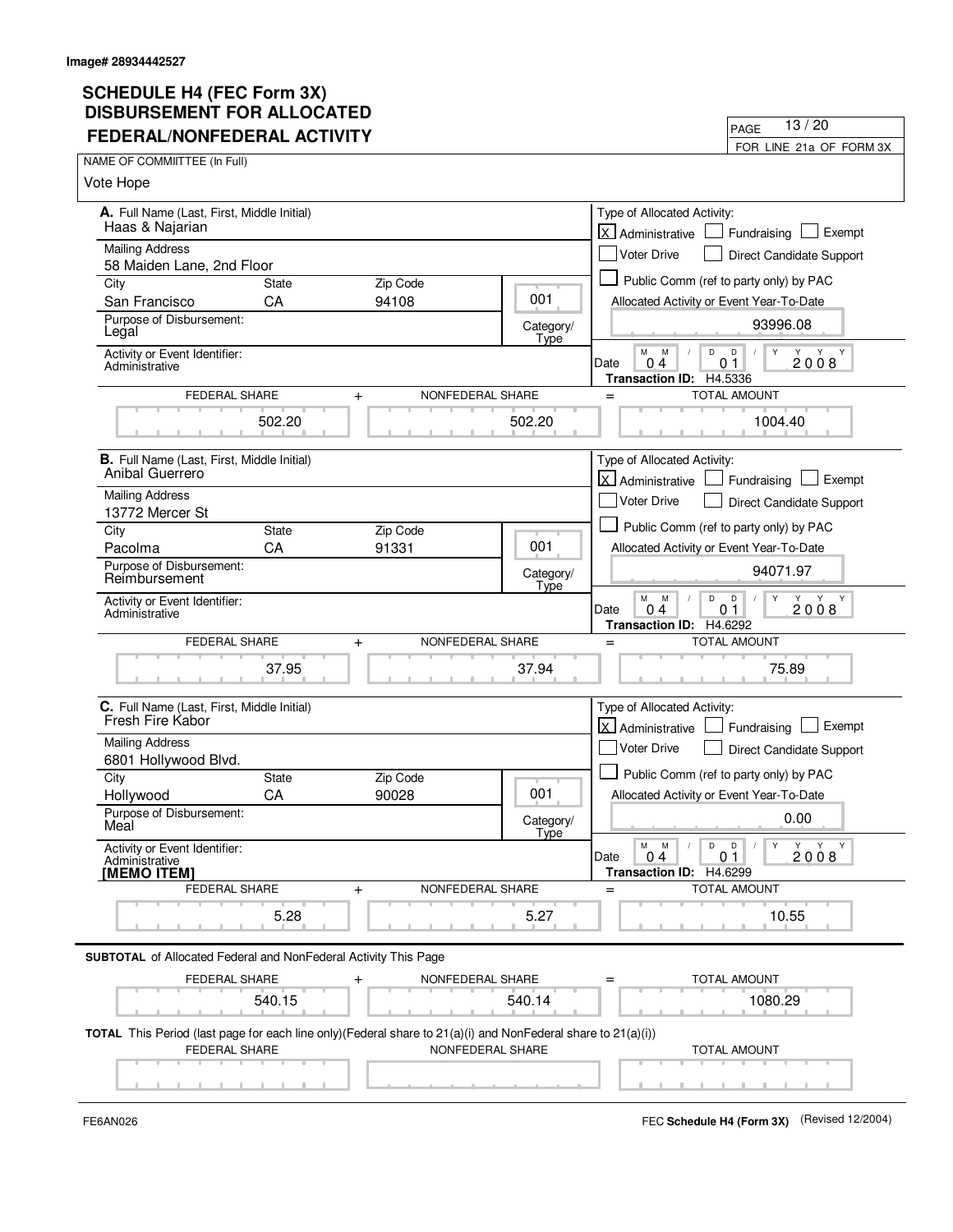| FEDERAL/NONFEDERAL ACTIVITY                                                                                               |                      |                               |                   | 14/20<br>PAGE                                                                 |
|---------------------------------------------------------------------------------------------------------------------------|----------------------|-------------------------------|-------------------|-------------------------------------------------------------------------------|
|                                                                                                                           |                      |                               |                   | FOR LINE 21a OF FORM 3X                                                       |
| NAME OF COMMIITTEE (In Full)                                                                                              |                      |                               |                   |                                                                               |
| Vote Hope                                                                                                                 |                      |                               |                   |                                                                               |
| A. Full Name (Last, First, Middle Initial)                                                                                |                      |                               |                   | Type of Allocated Activity:                                                   |
| New South Parking                                                                                                         |                      |                               |                   | X Administrative<br>Exempt<br>Fundraising                                     |
| <b>Mailing Address</b>                                                                                                    |                      |                               |                   | Voter Drive<br>Direct Candidate Support                                       |
| 6801 Hollywood Blvd.<br>City                                                                                              | <b>State</b>         | Zip Code                      |                   | Public Comm (ref to party only) by PAC                                        |
| Hollywood                                                                                                                 | CA                   | 90028                         | 001               | Allocated Activity or Event Year-To-Date                                      |
| Purpose of Disbursement:<br>Parking                                                                                       |                      |                               | Category/<br>Type | 0.00                                                                          |
| Activity or Event Identifier:                                                                                             |                      |                               |                   | M<br>D<br>D<br>Y<br>M<br>Y Y                                                  |
| Administrative<br>[MEMO ITEM]                                                                                             |                      |                               |                   | 2008<br>0 <sub>1</sub><br>Date<br>0<br>4<br>H4.6300<br><b>Transaction ID:</b> |
| FEDERAL SHARE                                                                                                             |                      | NONFEDERAL SHARE<br>$\ddot{}$ |                   | <b>TOTAL AMOUNT</b><br>$=$                                                    |
|                                                                                                                           | 1.00                 |                               | 1.00              | 2.00                                                                          |
|                                                                                                                           |                      |                               |                   |                                                                               |
| <b>B.</b> Full Name (Last, First, Middle Initial)<br>Sabor Y Cultura Cafe                                                 |                      |                               |                   | Type of Allocated Activity:<br>Exempt                                         |
| <b>Mailing Address</b>                                                                                                    |                      |                               |                   | X Administrative<br>Fundraising<br>Voter Drive                                |
| 5625 Hollywood Blvd.                                                                                                      |                      |                               |                   | Direct Candidate Support                                                      |
| City                                                                                                                      | State                | Zip Code                      |                   | Public Comm (ref to party only) by PAC                                        |
| Los Angeles                                                                                                               | CA                   | 90028                         | 001               | Allocated Activity or Event Year-To-Date                                      |
| Purpose of Disbursement:<br>Meal                                                                                          |                      |                               | Category/<br>Type | 0.00                                                                          |
| Activity or Event Identifier:                                                                                             |                      |                               |                   | M<br>M<br>D<br>D<br>Υ<br>Y Y<br>Y<br>2008<br>Date<br>0 <sub>4</sub><br>01     |
| Administrative<br>[MEMO ITEM]                                                                                             |                      |                               |                   | Transaction ID: H4.6301                                                       |
|                                                                                                                           | <b>FEDERAL SHARE</b> | NONFEDERAL SHARE<br>$\ddot{}$ |                   | <b>TOTAL AMOUNT</b><br>$=$                                                    |
|                                                                                                                           | 19.16                |                               | 19.16             | 38.32                                                                         |
| C. Full Name (Last, First, Middle Initial)                                                                                |                      |                               |                   | Type of Allocated Activity:                                                   |
| Metro                                                                                                                     |                      |                               |                   | <b>X</b> Administrative<br>Exempt<br>Fundraising                              |
| <b>Mailing Address</b>                                                                                                    |                      |                               |                   | Voter Drive<br>Direct Candidate Support                                       |
| Hollywood Bl. & Highland Ave.                                                                                             |                      |                               |                   | Public Comm (ref to party only) by PAC                                        |
| City<br>Hollywood                                                                                                         | <b>State</b><br>CA   | Zip Code<br>90028             | 001               | Allocated Activity or Event Year-To-Date                                      |
| Purpose of Disbursement:                                                                                                  |                      |                               |                   |                                                                               |
| Travel                                                                                                                    |                      |                               | Category/<br>Type | 0.00                                                                          |
| Activity or Event Identifier:<br>Administrative                                                                           |                      |                               |                   | D<br>D<br>Υ<br>M<br>M<br>Y<br>Y<br>Y<br>2008<br>Date<br>04<br>0 <sub>1</sub>  |
| [MEMO ITEM]                                                                                                               | FEDERAL SHARE        | NONFEDERAL SHARE<br>$\ddot{}$ |                   | Transaction ID: H4.6302<br>TOTAL AMOUNT<br>$=$                                |
|                                                                                                                           |                      |                               |                   |                                                                               |
|                                                                                                                           | 0.63                 |                               | 0.62              | 1.25                                                                          |
| <b>SUBTOTAL</b> of Allocated Federal and NonFederal Activity This Page                                                    |                      |                               |                   |                                                                               |
|                                                                                                                           | FEDERAL SHARE        | NONFEDERAL SHARE<br>$\,{}^+$  |                   | TOTAL AMOUNT                                                                  |
|                                                                                                                           | 0.00                 |                               | 0.00              | 0.00                                                                          |
| <b>TOTAL</b> This Period (last page for each line only) (Federal share to $21(a)(i)$ and NonFederal share to $21(a)(i)$ ) |                      |                               |                   |                                                                               |
| FEDERAL SHARE                                                                                                             |                      | NONFEDERAL SHARE              |                   | <b>TOTAL AMOUNT</b>                                                           |
|                                                                                                                           |                      |                               |                   |                                                                               |
|                                                                                                                           |                      |                               |                   |                                                                               |

FE6AN026 FEC **Schedule H4 (Form 3X)** (Revised 12/2004)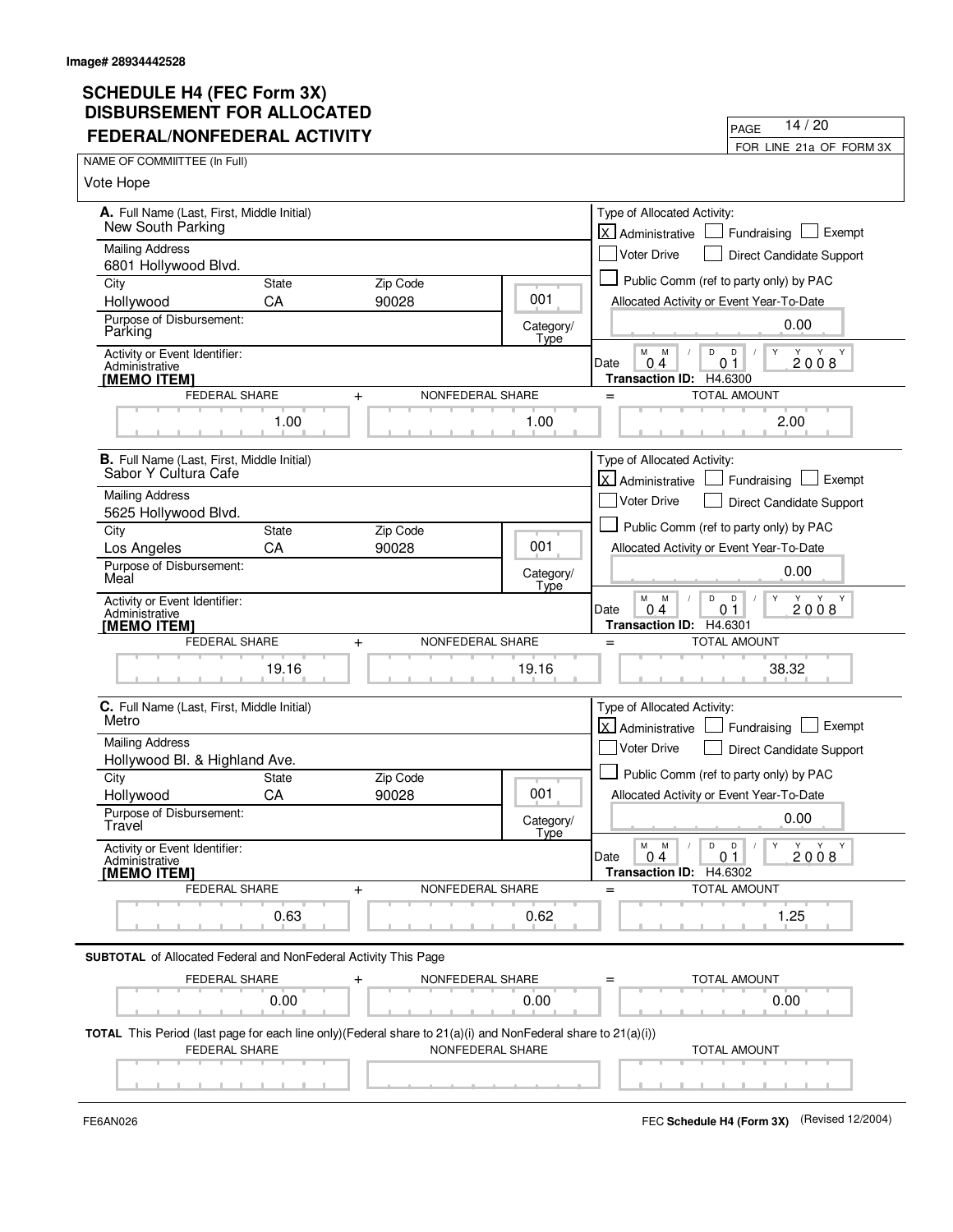| <b>FEDERAL/NONFEDERAL ACTIVITY</b>                                                                                        |                      |                               |                   | 15/20<br>PAGE                                                                |
|---------------------------------------------------------------------------------------------------------------------------|----------------------|-------------------------------|-------------------|------------------------------------------------------------------------------|
|                                                                                                                           |                      |                               |                   | FOR LINE 21a OF FORM 3X                                                      |
| NAME OF COMMIITTEE (In Full)                                                                                              |                      |                               |                   |                                                                              |
| Vote Hope                                                                                                                 |                      |                               |                   |                                                                              |
| A. Full Name (Last, First, Middle Initial)                                                                                |                      |                               |                   | Type of Allocated Activity:                                                  |
| <b>MCS Burbank LLC</b>                                                                                                    |                      |                               |                   | X Administrative<br>Exempt<br>Fundraising                                    |
| <b>Mailing Address</b>                                                                                                    |                      |                               |                   | Voter Drive<br>Direct Candidate Support                                      |
| 2627 Hollywood Way<br>City                                                                                                | <b>State</b>         | Zip Code                      |                   | Public Comm (ref to party only) by PAC                                       |
| <b>Burbank</b>                                                                                                            | CA                   | 91505                         | 001               | Allocated Activity or Event Year-To-Date                                     |
| Purpose of Disbursement:<br>Meal                                                                                          |                      |                               | Category/         | 0.00                                                                         |
| Activity or Event Identifier:                                                                                             |                      |                               | Type              | M<br>D<br>D<br>Y<br>M<br>Y Y                                                 |
| Administrative                                                                                                            |                      |                               |                   | 2008<br>0 <sub>1</sub><br>Date<br>0<br>4                                     |
| [MEMO ITEM]                                                                                                               | FEDERAL SHARE        | NONFEDERAL SHARE<br>$\ddot{}$ |                   | H4.6303<br><b>Transaction ID:</b><br><b>TOTAL AMOUNT</b><br>$=$              |
|                                                                                                                           |                      |                               |                   |                                                                              |
|                                                                                                                           | 5.38                 |                               | 5.39              | 10.77                                                                        |
| <b>B.</b> Full Name (Last, First, Middle Initial)                                                                         |                      |                               |                   | Type of Allocated Activity:                                                  |
| Starbucks                                                                                                                 |                      |                               |                   | X Administrative<br>Exempt<br>Fundraising                                    |
| <b>Mailing Address</b>                                                                                                    |                      |                               |                   | Voter Drive<br>Direct Candidate Support                                      |
| 595 H Street<br>City                                                                                                      | State                | Zip Code                      |                   | Public Comm (ref to party only) by PAC                                       |
| Chula Vista                                                                                                               | CA                   | 91910                         | 001               | Allocated Activity or Event Year-To-Date                                     |
| Purpose of Disbursement:                                                                                                  |                      |                               | Category/         | 0.00                                                                         |
| Meal                                                                                                                      |                      |                               | Type              |                                                                              |
| Activity or Event Identifier:<br>Administrative                                                                           |                      |                               |                   | M<br>M<br>D<br>D<br>Υ<br>Y Y<br>Y<br>2008<br>Date<br>0 <sub>4</sub><br>01    |
| [MEMO ITEM]                                                                                                               |                      |                               |                   | Transaction ID: H4.6304                                                      |
|                                                                                                                           | <b>FEDERAL SHARE</b> | NONFEDERAL SHARE<br>$\ddot{}$ |                   | <b>TOTAL AMOUNT</b><br>$=$                                                   |
|                                                                                                                           | 0.93                 |                               | 0.92              | 1.85                                                                         |
| C. Full Name (Last, First, Middle Initial)                                                                                |                      |                               |                   | Type of Allocated Activity:                                                  |
| <b>Starbucks</b>                                                                                                          |                      |                               |                   | <b>X</b> Administrative<br>Exempt<br>Fundraising                             |
| <b>Mailing Address</b>                                                                                                    |                      |                               |                   | Voter Drive<br>Direct Candidate Support                                      |
| 595 H Street<br>City                                                                                                      | <b>State</b>         |                               |                   | Public Comm (ref to party only) by PAC                                       |
| Chula Vista                                                                                                               | CA                   | Zip Code<br>91910             | 001               | Allocated Activity or Event Year-To-Date                                     |
| Purpose of Disbursement:                                                                                                  |                      |                               |                   | 0.00                                                                         |
| Meal                                                                                                                      |                      |                               | Category/<br>Type |                                                                              |
| Activity or Event Identifier:<br>Administrative                                                                           |                      |                               |                   | D<br>D<br>Υ<br>M<br>M<br>Y<br>Y<br>Y<br>2008<br>Date<br>04<br>0 <sub>1</sub> |
| [MEMO ITEM]                                                                                                               |                      |                               |                   | Transaction ID: H4.6305                                                      |
|                                                                                                                           | FEDERAL SHARE        | NONFEDERAL SHARE<br>$\ddot{}$ |                   | <b>TOTAL AMOUNT</b><br>$=$                                                   |
|                                                                                                                           | 5.58                 |                               | 5.57              | 11.15                                                                        |
| <b>SUBTOTAL</b> of Allocated Federal and NonFederal Activity This Page                                                    |                      |                               |                   |                                                                              |
|                                                                                                                           | FEDERAL SHARE        | NONFEDERAL SHARE<br>$\,{}^+$  |                   | TOTAL AMOUNT                                                                 |
|                                                                                                                           | 0.00                 |                               | 0.00              | 0.00                                                                         |
|                                                                                                                           |                      |                               |                   |                                                                              |
| <b>TOTAL</b> This Period (last page for each line only) (Federal share to $21(a)(i)$ and NonFederal share to $21(a)(i)$ ) |                      |                               |                   |                                                                              |
|                                                                                                                           | FEDERAL SHARE        |                               | NONFEDERAL SHARE  | <b>TOTAL AMOUNT</b>                                                          |
|                                                                                                                           |                      |                               |                   |                                                                              |
|                                                                                                                           |                      |                               |                   |                                                                              |

FE6AN026 FEC **Schedule H4 (Form 3X)** (Revised 12/2004)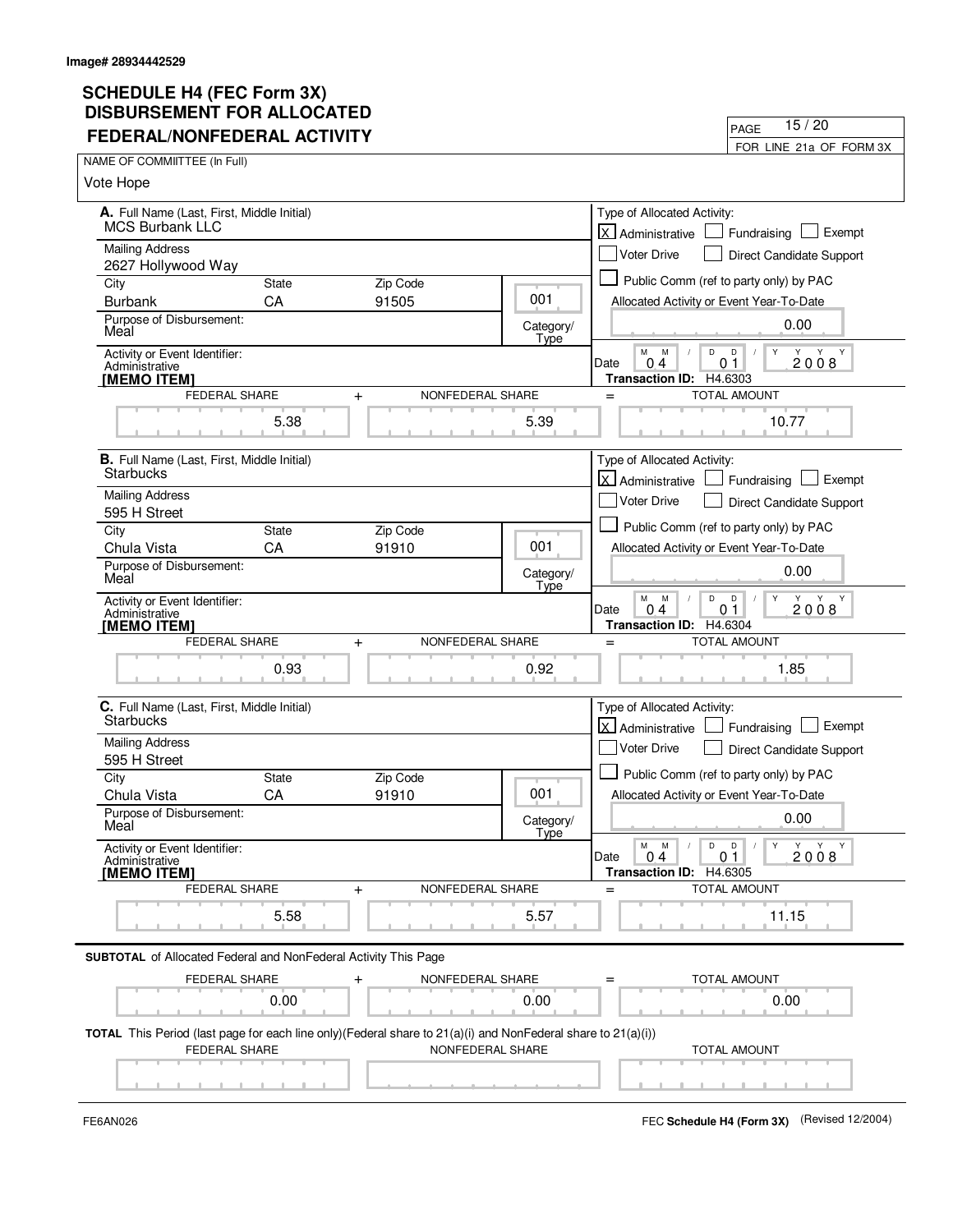| <b>FEDERAL/NONFEDERAL ACTIVITY</b>                                                                            |              |                               |                   | 16/20<br>PAGE                                                                            |
|---------------------------------------------------------------------------------------------------------------|--------------|-------------------------------|-------------------|------------------------------------------------------------------------------------------|
|                                                                                                               |              |                               |                   | FOR LINE 21a OF FORM 3X                                                                  |
| NAME OF COMMIITTEE (In Full)                                                                                  |              |                               |                   |                                                                                          |
| Vote Hope                                                                                                     |              |                               |                   |                                                                                          |
| A. Full Name (Last, First, Middle Initial)                                                                    |              |                               |                   | Type of Allocated Activity:                                                              |
| Employment Development Dept.                                                                                  |              |                               |                   | X Administrative<br>Exempt<br>Fundraising                                                |
| <b>Mailing Address</b><br>P.O. BOX 826276                                                                     |              |                               |                   | Voter Drive<br>Direct Candidate Support                                                  |
| City                                                                                                          | <b>State</b> | Zip Code                      |                   | Public Comm (ref to party only) by PAC                                                   |
| Sacramento                                                                                                    | CA           | 94230                         | 001               | Allocated Activity or Event Year-To-Date                                                 |
| Purpose of Disbursement:<br>Payroll taxes                                                                     |              |                               | Category/<br>Type | 94273.45                                                                                 |
| Activity or Event Identifier:<br>Administrative                                                               |              |                               |                   | M<br>D<br>D<br>M<br>Y<br>2008<br>0 <sub>4</sub><br>Date<br>04<br>Transaction ID: H4.6122 |
| FEDERAL SHARE                                                                                                 |              | NONFEDERAL SHARE<br>$\ddot{}$ |                   | <b>TOTAL AMOUNT</b><br>$=$                                                               |
|                                                                                                               | 100.74       |                               | 100.74            | 201.48                                                                                   |
| <b>B.</b> Full Name (Last, First, Middle Initial)                                                             |              |                               |                   | Type of Allocated Activity:                                                              |
| Pair Network                                                                                                  |              |                               |                   | X Administrative<br>Exempt<br>Fundraising                                                |
| <b>Mailing Address</b>                                                                                        |              |                               |                   | <b>Voter Drive</b><br>Direct Candidate Support                                           |
| 2403 Sydney St, Suite 210<br>City                                                                             | State        | Zip Code                      |                   | Public Comm (ref to party only) by PAC                                                   |
| Pittsburgh                                                                                                    | PA           | 15203                         | 001               | Allocated Activity or Event Year-To-Date                                                 |
| Purpose of Disbursement:<br>Website                                                                           |              |                               | Category/         | 94291.40                                                                                 |
|                                                                                                               |              |                               | Type              | M<br>M<br>D<br>D<br>Y<br>Y Y Y                                                           |
| Activity or Event Identifier:<br>Administrative                                                               |              |                               |                   | 2008<br>Date<br>0 <sub>4</sub><br>04                                                     |
| FEDERAL SHARE                                                                                                 |              | NONFEDERAL SHARE<br>$\ddot{}$ |                   | Transaction ID: H4.6123<br>TOTAL AMOUNT<br>$=$                                           |
|                                                                                                               |              |                               |                   |                                                                                          |
|                                                                                                               | 8.97         |                               | 8.98              | 17.95                                                                                    |
| C. Full Name (Last, First, Middle Initial)<br>Virgin Mobile USA                                               |              |                               |                   | Type of Allocated Activity:                                                              |
|                                                                                                               |              |                               |                   | <b>X</b> Administrative<br>Exempt<br>Fundraising                                         |
| <b>Mailing Address</b><br>10 Independence Blvd.                                                               |              |                               |                   | Voter Drive<br>Direct Candidate Support                                                  |
| City                                                                                                          | State        | Zip Code                      |                   | Public Comm (ref to party only) by PAC                                                   |
| Warren                                                                                                        | <b>NJ</b>    | 07059                         | 001               | Allocated Activity or Event Year-To-Date                                                 |
| Purpose of Disbursement:<br>Cell Phones Minutes                                                               |              |                               | Category/         | 94839.92                                                                                 |
| Activity or Event Identifier:<br>Administrative                                                               |              |                               | Type              | D<br>D<br>Υ<br>M<br>M<br>Y<br>Y Y<br>2008<br>0 <sub>4</sub><br>Date<br>04                |
|                                                                                                               |              |                               |                   | <b>Transaction ID:</b><br>H4.6129                                                        |
| FEDERAL SHARE                                                                                                 |              | NONFEDERAL SHARE<br>$\ddot{}$ |                   | <b>TOTAL AMOUNT</b><br>$=$                                                               |
|                                                                                                               | 274.26       |                               | 274.26            | 548.52                                                                                   |
| <b>SUBTOTAL</b> of Allocated Federal and NonFederal Activity This Page                                        |              |                               |                   |                                                                                          |
| FEDERAL SHARE                                                                                                 |              | NONFEDERAL SHARE<br>$\,{}^+$  |                   | TOTAL AMOUNT                                                                             |
|                                                                                                               | 383.97       |                               | 383.98            | 767.95                                                                                   |
| TOTAL This Period (last page for each line only) (Federal share to 21(a)(i) and NonFederal share to 21(a)(i)) |              |                               |                   |                                                                                          |
| FEDERAL SHARE                                                                                                 |              | NONFEDERAL SHARE              |                   | <b>TOTAL AMOUNT</b>                                                                      |
|                                                                                                               |              |                               |                   |                                                                                          |
|                                                                                                               |              |                               |                   |                                                                                          |

FE6AN026 FEC **Schedule H4 (Form 3X)** (Revised 12/2004)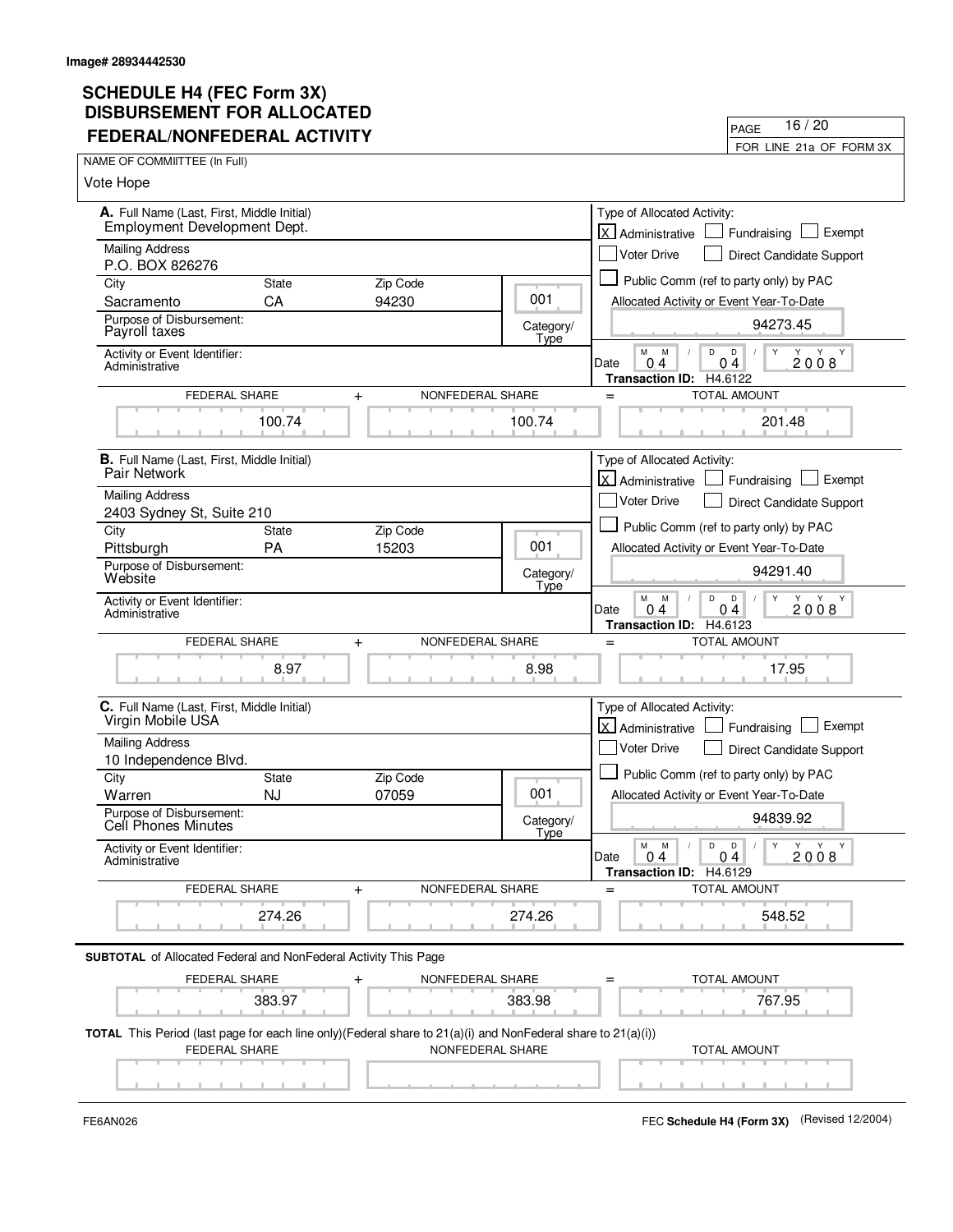| <b>FEDERAL/NONFEDERAL ACTIVITY</b>                                                                                        |                               |                   | 17/20<br>PAGE                                                                                       |
|---------------------------------------------------------------------------------------------------------------------------|-------------------------------|-------------------|-----------------------------------------------------------------------------------------------------|
| NAME OF COMMITTEE (In Full)                                                                                               |                               |                   | FOR LINE 21a OF FORM 3X                                                                             |
| Vote Hope                                                                                                                 |                               |                   |                                                                                                     |
|                                                                                                                           |                               |                   |                                                                                                     |
| A. Full Name (Last, First, Middle Initial)<br>Virgin Mobile USA                                                           |                               |                   | Type of Allocated Activity:<br><b>X</b> Administrative<br>Exempt<br>Fundraising                     |
| <b>Mailing Address</b>                                                                                                    |                               |                   | <b>Voter Drive</b><br>Direct Candidate Support                                                      |
| 10 Independence Blvd.<br><b>State</b>                                                                                     | Zip Code                      |                   | Public Comm (ref to party only) by PAC                                                              |
| City<br>Warren<br><b>NJ</b>                                                                                               | 07059                         | 001               | Allocated Activity or Event Year-To-Date                                                            |
| Purpose of Disbursement:<br>Cell Phones Minutes                                                                           |                               | Category/         | 94879.03                                                                                            |
| Activity or Event Identifier:<br>Administrative                                                                           |                               | Type              | M<br>M<br>D<br>Y<br>$\mathsf{D}$<br>2008<br>0 <sub>4</sub><br>Date<br>04<br>Transaction ID: H4.6130 |
| FEDERAL SHARE                                                                                                             | NONFEDERAL SHARE<br>$\ddot{}$ |                   | TOTAL AMOUNT<br>$=$                                                                                 |
| 19.56                                                                                                                     |                               | 19.55             | 39.11                                                                                               |
| <b>B.</b> Full Name (Last, First, Middle Initial)<br>Haas & Najarian                                                      |                               |                   | Type of Allocated Activity:                                                                         |
| <b>Mailing Address</b>                                                                                                    |                               |                   | X Administrative<br>Exempt<br>Fundraising                                                           |
| 58 Maiden Lane, 2nd Floor                                                                                                 |                               |                   | Voter Drive<br><b>Direct Candidate Support</b>                                                      |
| City<br>State                                                                                                             | Zip Code                      |                   | Public Comm (ref to party only) by PAC                                                              |
| CA<br>San Francisco                                                                                                       | 94108                         | 001               | Allocated Activity or Event Year-To-Date                                                            |
| Purpose of Disbursement:<br>Legal                                                                                         |                               | Category/<br>Type | 95871.28                                                                                            |
| Activity or Event Identifier:<br>Administrative                                                                           |                               |                   | M<br>M<br>D<br>D<br>Y<br>Y Y<br>2008<br>0 <sub>4</sub><br>Date<br>04<br>Transaction ID: H4.6214     |
| FEDERAL SHARE                                                                                                             | NONFEDERAL SHARE<br>$\ddot{}$ |                   | <b>TOTAL AMOUNT</b><br>$=$                                                                          |
| 496.13                                                                                                                    |                               | 496.12            | 992.25                                                                                              |
| C. Full Name (Last, First, Middle Initial)<br>UPS Store 0546                                                              |                               |                   | Type of Allocated Activity:<br>X Administrative<br>Exempt<br>Fundraising                            |
| <b>Mailing Address</b><br>182 Howard Street                                                                               |                               |                   | Voter Drive<br>Direct Candidate Support                                                             |
| City<br><b>State</b>                                                                                                      | Zip Code                      |                   | Public Comm (ref to party only) by PAC                                                              |
| CA<br>San Francisco                                                                                                       | 94105                         | 001               | Allocated Activity or Event Year-To-Date                                                            |
| Purpose of Disbursement:<br>Delivery                                                                                      |                               | Category/<br>Type | 96190.16                                                                                            |
| Activity or Event Identifier:<br>Administrative                                                                           |                               |                   | Y<br>M<br>M<br>D<br>D<br>Y Y Y<br>04<br>2008<br>Date<br>0.4<br>Transaction ID: H4.6215              |
| FEDERAL SHARE                                                                                                             | NONFEDERAL SHARE<br>$\ddot{}$ |                   | TOTAL AMOUNT<br>$=$                                                                                 |
| 159.44                                                                                                                    |                               | 159.44            | 318.88                                                                                              |
| <b>SUBTOTAL</b> of Allocated Federal and NonFederal Activity This Page                                                    |                               |                   |                                                                                                     |
| FEDERAL SHARE                                                                                                             | NONFEDERAL SHARE<br>$\ddot{}$ |                   | TOTAL AMOUNT<br>$=$                                                                                 |
| 675.13                                                                                                                    |                               | 675.11            | 1350.24                                                                                             |
| <b>TOTAL</b> This Period (last page for each line only) (Federal share to $21(a)(i)$ and NonFederal share to $21(a)(i)$ ) |                               |                   |                                                                                                     |
| FEDERAL SHARE                                                                                                             |                               | NONFEDERAL SHARE  | TOTAL AMOUNT                                                                                        |

FE6AN026 FEC **Schedule H4 (Form 3X)** (Revised 12/2004)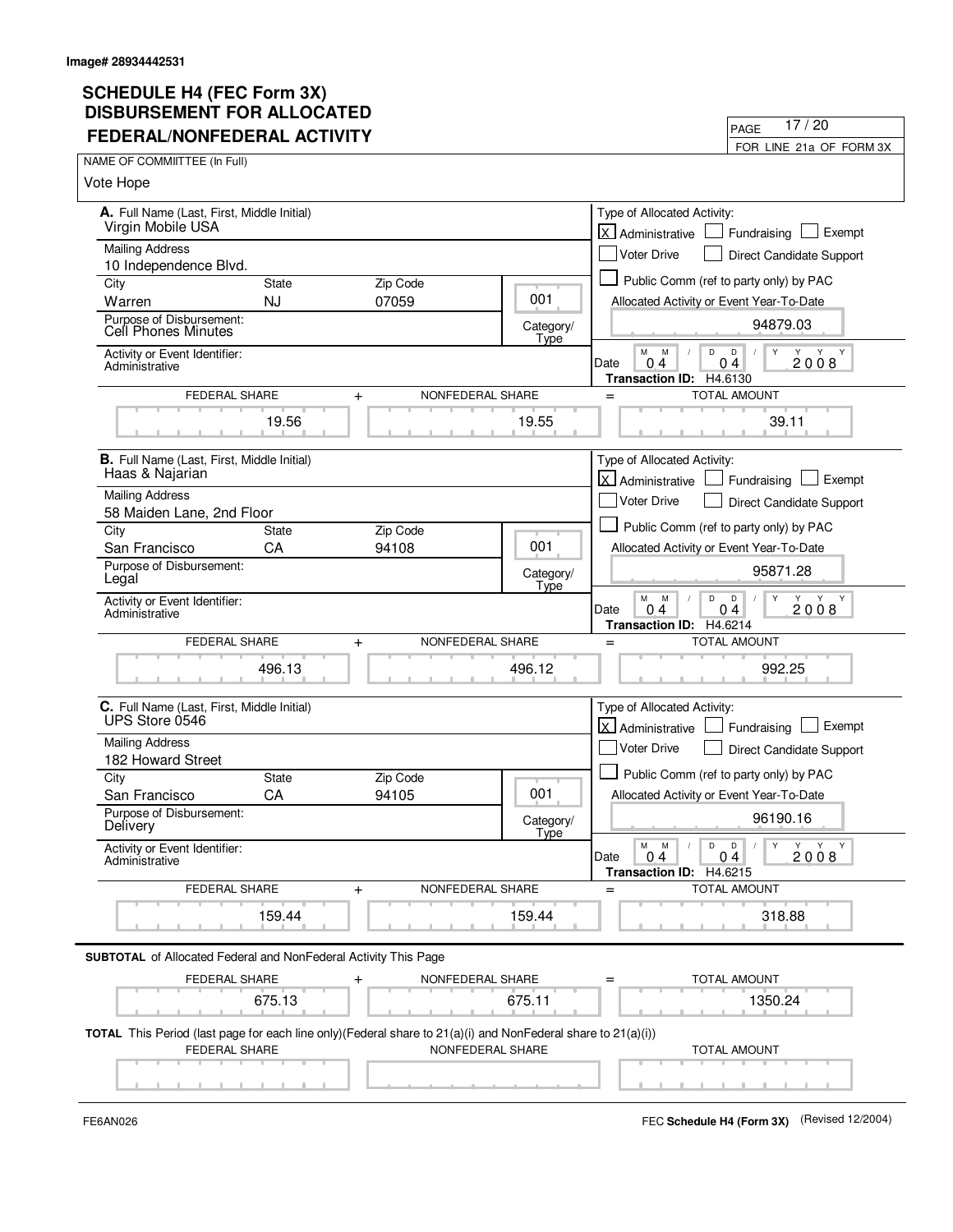| FEDERAL/NONFEDERAL ACTIVITY                                                                                  |                                                     | FOR LINE 21a OF FORM 3X                                                   |
|--------------------------------------------------------------------------------------------------------------|-----------------------------------------------------|---------------------------------------------------------------------------|
| NAME OF COMMITTEE (In Full)                                                                                  |                                                     |                                                                           |
| Vote Hope                                                                                                    |                                                     |                                                                           |
| A. Full Name (Last, First, Middle Initial)<br>U.S. Treasury                                                  | Type of Allocated Activity:<br>X Administrative     | Exempt<br>Fundraising                                                     |
| <b>Mailing Address</b><br>P.O. BOX 105083                                                                    | <b>Voter Drive</b>                                  | Direct Candidate Support                                                  |
| City<br><b>State</b><br>Zip Code                                                                             |                                                     | Public Comm (ref to party only) by PAC                                    |
| GA<br>Atlanta<br>30348                                                                                       | 001                                                 | Allocated Activity or Event Year-To-Date                                  |
| Purpose of Disbursement:<br>Payroll Tax                                                                      | Category/<br>Type                                   | 96488.94                                                                  |
| Activity or Event Identifier:<br>Administrative                                                              | M<br>M<br>04<br>Date                                | D<br>D<br>Y<br>Y Y Y<br>2008<br>0 <sub>4</sub><br>Transaction ID: H4.6252 |
| FEDERAL SHARE<br>NONFEDERAL SHARE<br>$\ddag$                                                                 | $=$                                                 | <b>TOTAL AMOUNT</b>                                                       |
| 149.39                                                                                                       | 149.39                                              | 298.78                                                                    |
| <b>B.</b> Full Name (Last, First, Middle Initial)<br>Virgin Mobile USA                                       | Type of Allocated Activity:<br>X Administrative     | Exempt<br>Fundraising                                                     |
| <b>Mailing Address</b><br>10 Independence Blvd.                                                              | <b>Voter Drive</b>                                  | <b>Direct Candidate Support</b>                                           |
| City<br>State<br>Zip Code                                                                                    |                                                     | Public Comm (ref to party only) by PAC                                    |
| Warren<br><b>NJ</b><br>07059                                                                                 | 001                                                 | Allocated Activity or Event Year-To-Date                                  |
| Purpose of Disbursement:<br>Cell phones Minutes                                                              | Category/<br>Type                                   | 96684.49                                                                  |
| Activity or Event Identifier:<br>Administrative                                                              | M<br>M<br>5<br>Date<br>0<br>Transaction ID: H4.6131 | D<br>D<br>Y<br>Y Y<br>2008<br>0 <sub>5</sub>                              |
| FEDERAL SHARE<br>NONFEDERAL SHARE<br>$\ddot{}$                                                               | $=$                                                 | <b>TOTAL AMOUNT</b>                                                       |
| 97.78                                                                                                        | 97.77                                               | 195.55                                                                    |
| C. Full Name (Last, First, Middle Initial)<br>Pair Network                                                   | Type of Allocated Activity:<br>X Administrative     | Exempt<br>Fundraising                                                     |
| <b>Mailing Address</b>                                                                                       | <b>Voter Drive</b>                                  | Direct Candidate Support                                                  |
| 2403 Sydney St, Suite 210                                                                                    |                                                     |                                                                           |
| Zip Code<br>City<br><b>State</b><br>PA<br>15203<br>Pittsburgh                                                | 001                                                 | Public Comm (ref to party only) by PAC                                    |
| Purpose of Disbursement:<br>Website                                                                          | Category/                                           | Allocated Activity or Event Year-To-Date<br>96702.44                      |
| Activity or Event Identifier:<br>Administrative                                                              | Type<br>M<br>M<br>0.5<br>Date                       | D<br>Y<br>D<br>$\sqrt{2}$<br>Y Y Y<br>05<br>2008                          |
| FEDERAL SHARE                                                                                                |                                                     | Transaction ID: H4.6132                                                   |
| NONFEDERAL SHARE<br>$\ddag$                                                                                  | $=$                                                 | TOTAL AMOUNT                                                              |
| 8.97                                                                                                         | 8.98                                                | 17.95                                                                     |
| <b>SUBTOTAL</b> of Allocated Federal and NonFederal Activity This Page                                       |                                                     |                                                                           |
| FEDERAL SHARE<br>NONFEDERAL SHARE                                                                            |                                                     | <b>TOTAL AMOUNT</b>                                                       |
| 256.14                                                                                                       | 256.14                                              | 512.28                                                                    |
| TOTAL This Period (last page for each line only)(Federal share to 21(a)(i) and NonFederal share to 21(a)(i)) |                                                     |                                                                           |
| NONFEDERAL SHARE<br>FEDERAL SHARE                                                                            |                                                     | <b>TOTAL AMOUNT</b>                                                       |
|                                                                                                              |                                                     |                                                                           |
|                                                                                                              |                                                     |                                                                           |

FE6AN026 FEC **Schedule H4 (Form 3X)** (Revised 12/2004)

PAGE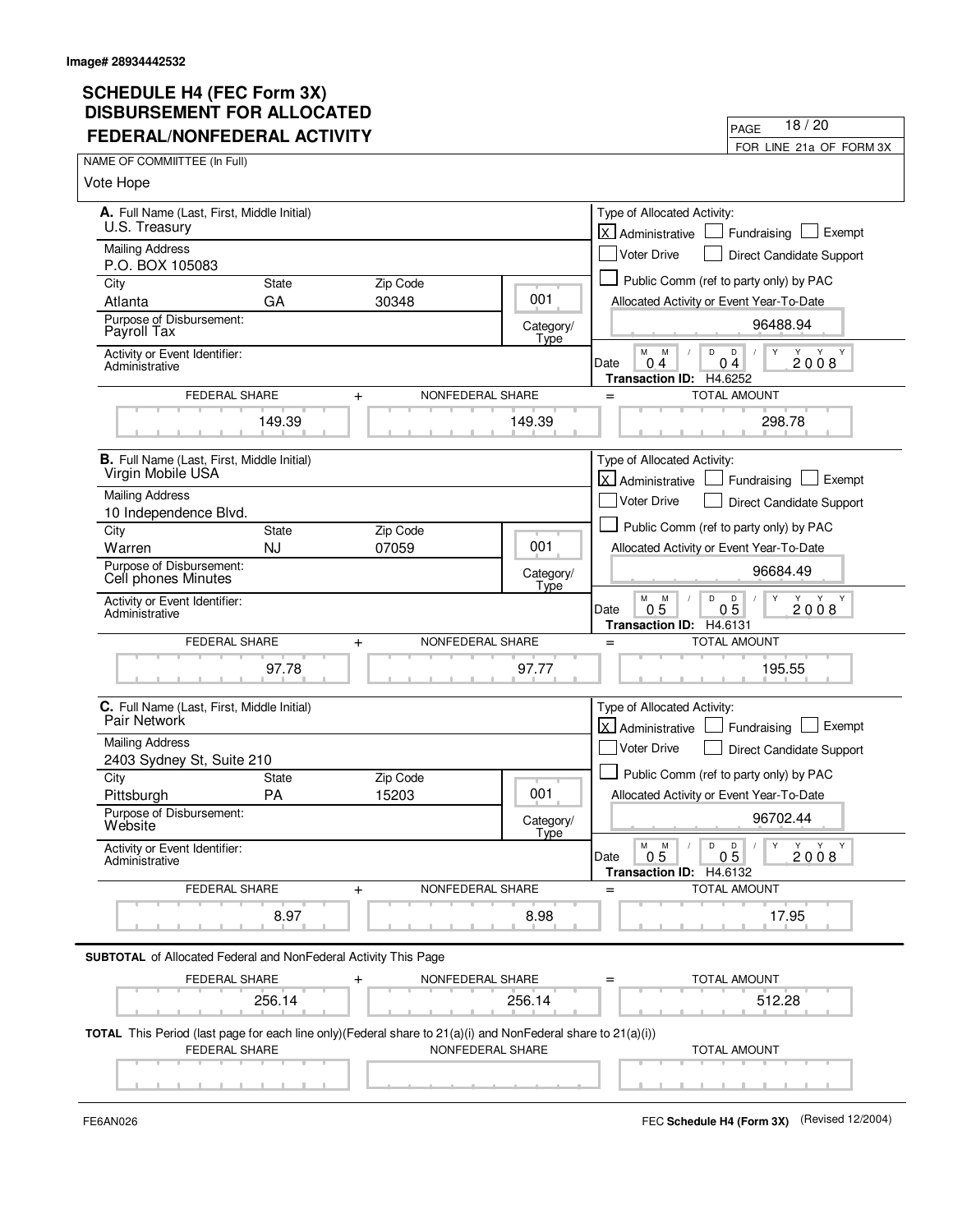| <b>FEDERAL/NONFEDERAL ACTIVITY</b>                                                                                            |              |                               |                   | 19/20<br>PAGE                                                                                        |
|-------------------------------------------------------------------------------------------------------------------------------|--------------|-------------------------------|-------------------|------------------------------------------------------------------------------------------------------|
| NAME OF COMMITTEE (In Full)                                                                                                   |              |                               |                   | FOR LINE 21a OF FORM 3X                                                                              |
| Vote Hope                                                                                                                     |              |                               |                   |                                                                                                      |
|                                                                                                                               |              |                               |                   |                                                                                                      |
| A. Full Name (Last, First, Middle Initial)<br>Virgin Mobile USA                                                               |              |                               |                   | Type of Allocated Activity:                                                                          |
| <b>Mailing Address</b>                                                                                                        |              |                               |                   | <b>X</b> Administrative<br>Exempt<br>Fundraising                                                     |
| 10 Independence Blvd.                                                                                                         |              |                               |                   | Voter Drive<br>Direct Candidate Support                                                              |
| City                                                                                                                          | State        | Zip Code                      |                   | Public Comm (ref to party only) by PAC                                                               |
| Warren                                                                                                                        | <b>NJ</b>    | 07059                         | 001               | Allocated Activity or Event Year-To-Date                                                             |
| Purpose of Disbursement:<br>Cell phones Minutes                                                                               |              |                               | Category/<br>Type | 97132.76                                                                                             |
| Activity or Event Identifier:<br>Administrative                                                                               |              |                               |                   | M<br>D<br>Y<br>M<br>D<br>2008<br>0 <sub>5</sub><br>0 <sub>5</sub><br>Date<br>Transaction ID: H4.6133 |
| FEDERAL SHARE                                                                                                                 |              | NONFEDERAL SHARE<br>$\ddot{}$ |                   | TOTAL AMOUNT<br>$=$                                                                                  |
|                                                                                                                               | 215.16       |                               | 215.16            | 430.32                                                                                               |
| <b>B.</b> Full Name (Last, First, Middle Initial)                                                                             |              |                               |                   | Type of Allocated Activity:                                                                          |
| Caplin & Drysdale                                                                                                             |              |                               |                   | X Administrative<br>Exempt<br>Fundraising                                                            |
| <b>Mailing Address</b><br>One Thomas Circle, NW Suite 1100                                                                    |              |                               |                   | Voter Drive<br><b>Direct Candidate Support</b>                                                       |
| City                                                                                                                          | <b>State</b> | Zip Code                      |                   | Public Comm (ref to party only) by PAC                                                               |
| Washington                                                                                                                    | DC           | 20005                         | 001               | Allocated Activity or Event Year-To-Date                                                             |
| Purpose of Disbursement:<br>Legal                                                                                             |              |                               | Category/<br>Type | 97370.26                                                                                             |
| Activity or Event Identifier:<br>Administrative                                                                               |              |                               |                   | M<br>D<br>D<br>M<br>Y<br>Y Y<br>2008<br>0.5<br>06<br>Date<br>Transaction ID: H4.6146                 |
| FEDERAL SHARE                                                                                                                 |              | NONFEDERAL SHARE<br>$\ddot{}$ |                   | <b>TOTAL AMOUNT</b><br>$=$                                                                           |
|                                                                                                                               | 118.75       |                               | 118.75            | 237.50                                                                                               |
| C. Full Name (Last, First, Middle Initial)                                                                                    |              |                               |                   | Type of Allocated Activity:                                                                          |
| Carla Sims                                                                                                                    |              |                               |                   | Administrative<br>Exempt<br>Fundraising                                                              |
| <b>Mailing Address</b><br>P.O. Box 25092                                                                                      |              |                               |                   | Voter Drive<br>Direct Candidate Support                                                              |
| City                                                                                                                          | <b>State</b> | Zip Code                      |                   | Public Comm (ref to party only) by PAC                                                               |
| <b>Burlington</b>                                                                                                             | VA           | 22202                         | 001               | Allocated Activity or Event Year-To-Date                                                             |
| Purpose of Disbursement:<br>Donor Advisor                                                                                     |              |                               | Category/         | 107370.26                                                                                            |
| Activity or Event Identifier:                                                                                                 |              |                               | Type              | D<br>Y<br>M<br>M<br>D<br>Y Y Y<br>2008<br>0.6<br>03<br>Date                                          |
| Administrative                                                                                                                |              |                               |                   |                                                                                                      |
| FEDERAL SHARE                                                                                                                 |              | NONFEDERAL SHARE<br>$\ddot{}$ |                   | Transaction ID: H4.6136<br>TOTAL AMOUNT<br>$=$                                                       |
|                                                                                                                               | 5000.00      |                               | 5000.00           | 10000.00                                                                                             |
| <b>SUBTOTAL</b> of Allocated Federal and NonFederal Activity This Page                                                        |              |                               |                   |                                                                                                      |
| <b>FEDERAL SHARE</b>                                                                                                          |              | NONFEDERAL SHARE<br>+         |                   | <b>TOTAL AMOUNT</b><br>$=$                                                                           |
|                                                                                                                               | 5333.91      |                               | 5333.91           | 10667.82                                                                                             |
| TOTAL This Period (last page for each line only)(Federal share to 21(a)(i) and NonFederal share to 21(a)(i))<br>FEDERAL SHARE |              |                               | NONFEDERAL SHARE  | TOTAL AMOUNT                                                                                         |

FE6AN026 FEC **Schedule H4 (Form 3X)** (Revised 12/2004)